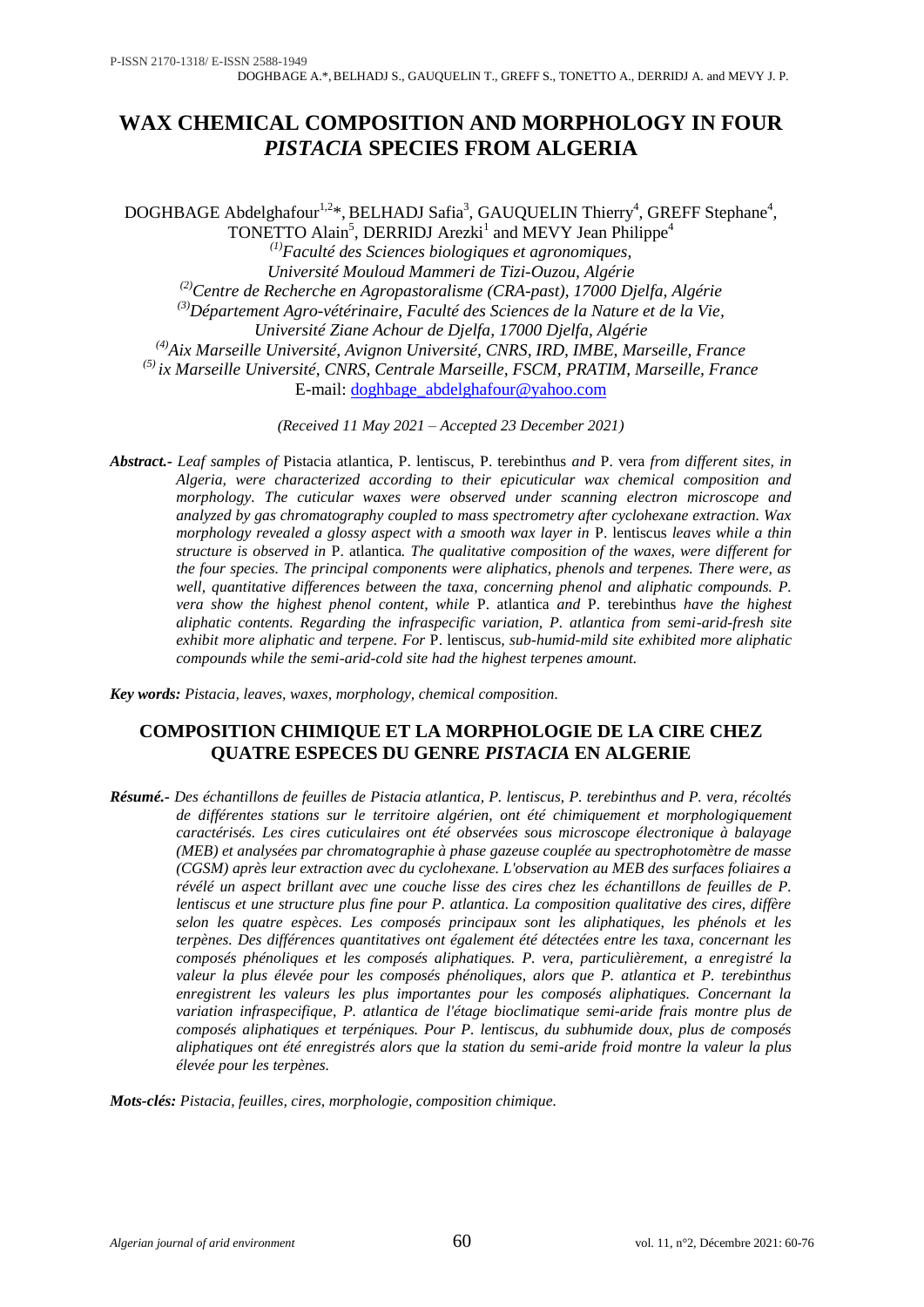#### **Introduction**

Plant surfaces represent the relationship between plants and their environment. Cuticles, that cover the primary above ground organs of plants, are very efficient transport barriers. Their main physiological functions are the protection against uncontrolled water loss by transpiration and the reduction of leaching of essential solutes from inside the cells [1,2]. The cuticle is mainly composed of a three-dimentional network of cutin, which is a polymeric polyester, and integrated superimposed soluble lipids called cuticular waxes.

Plant waxes are composite materials of aliphatic hydrocarbons and their derivatives with carbon chain lengths between 20 to 60 atoms [3,2]. Several properties of the cuticles are mainly based on the waxes. The ones that are deposited on the cuticular surface are referred as epicuticular waxes [4]. They strongly influence the wettability, self-cleaning behaviour and the light reflection at the cuticle interface; whereas, intracuticular waxes mainly function as water transpiration barrier. For most plants, the abaxial and adaxial leaf surfaces appear different under the electron microscope. Most of the epicuticular waxes form two-and three-dimensional structures, varying from hundreds of nanometers to micrometers, with great variations of their morphologies. They are composed mainly of very long aliphatic chain and exist as an amorphous film or as crystalline structures. The proportion of the different components in the wax differs among plant species and influence the fine structure of the deposits on the leaf surfaces [5,2]. The shape and density of waxes may be of some taxonomic value, but a plant may have more than one form of wax surface [6].

The chemical composition and the morphology of cuticular waxes have been studied in several plant species, using various extraction and imaging methods. To our knowledge, no work has been done for *Pistacia* L. species (Anacardiaceae) from Algeria or elsewhere. The members of this genus may be either evergreen or deciduous, characterized by alternate, pinnate leaves with a single layer of thin walled epidermal cells in, both, leaflet surfaces. The epidermal cells are covered with a relatively thick layer of cutin in *P. lentiscus*, *P. Mexicana* and *P. weinmannifolia*, but little or no cutin is observed in other species [7,8]. Although, the micromorphology of the leaf of various species of this genus have been studied by electron microscopy (SEM) [7-18], very little is known about the morphology and the chemical composition of their leaf waxes. The aim of this study is to investigate how leaf waxes morphology and composition vary among the *Pistacia* taxa. The study is based on SEM and gas chromatography coupled to mass spectrometry (GC-MS). This study provides more data that can be used in combination with morphological data to refine the taxonomic relationships among the different *Pistacia* species.

#### **1.- Material and methods**

#### **1.1.- Plant material**

Mature leaves of the studied species were collected, in summer time, from different locations (3 sites  $D_3$ ,  $MS_1$  and  $MS_2$  for *P. vera*, 2 sites  $D_1$  and  $MS_1$  for *P. atlantica*, 3 sites B,  $D_2$  and E for *P. lentiscus* and 1 site  $D_2$  for *P. terebinthus*) (tab. I). In each area, six fully expanded leaflets were randomly sampled from different leaves, from three healthy trees (a total of 54 leaflets). The samples were allowed to dry under laboratory environmental conditions until use.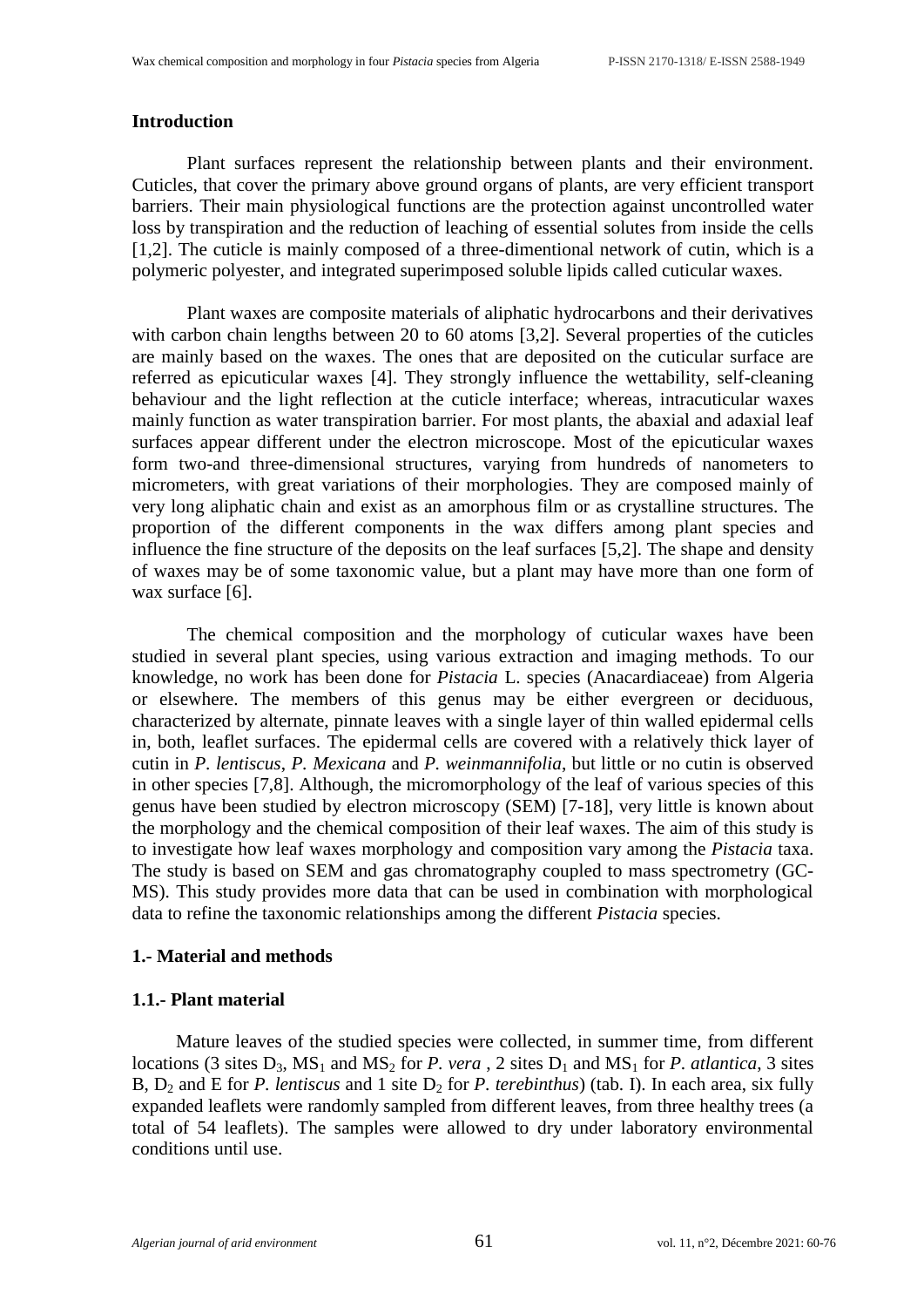| <b>Sites (locations)</b>       | <b>Elevation</b><br>(m) | М.<br>(°C) | m.<br>(°C) | An. Rain<br>$\mathbf{m}\mathbf{m}$ | $\mathbf{Q}_3$ | <b>Climate type</b> |
|--------------------------------|-------------------------|------------|------------|------------------------------------|----------------|---------------------|
| <b>Boumerdes</b> (B)           | 495                     | 32.8       | 5.9        | 650                                | 82.9           | Sub Humid Mild      |
| Medea(E)                       | 950                     | 31         | $-1.3$     | 490                                | 52.1           | Sub Humid Cold      |
| Djelfa-Zaina (D1)              | 1092                    | 34.6       | 1.4        | 320.9                              | 34.7           | Semi Arid Fresh     |
| Djelfa-Senelba (D2)            | 1270                    | 33         | $-1$       | 320.9                              | 34.4           | Semi Arid cold      |
| Djelfa-Rosslayoun (D3)         | 1153                    | 34         | 1.4        | 320.9                              | 33.5           | Semi Arid Fresh     |
| M'sila-Elmergueb (MS1)         | 630                     | 36.6       | 2.7        | 308.6                              | 31.2           | Semi Arid Fresh     |
| <b>M'sila-Oued Soyeb (MS2)</b> | 469                     | 38.2       | 3.7        | 214.3                              | 21.3           | Arid Mild           |

# **Table I.**- Main Climatic Features Of The Experimental Selected Sites

Source of climatic data: National Meteorology Office of Algeria (O.N.M.);  $Q_3$ : Pluviometric quotient of Emberger, M: Mean of the maxima temperatures of the warmest month, m: Mean of the minima temperatures of the coldest month.

#### **1.2.- Scanning electron microscopy**

Standard procedures were followed for Scanning Electron Microscope (SEM) to study the epidermal leaf surfaces. Three specimens from each location were examined. A sample section of  $5mm^2$  of the dry leaf surface (both abaxial and adaxial faces) was fixed on a labelled stub. The samples were coated with gold and scanned in a Philips XL 30ESEM (USA). Micromophological observations included wax distribution, occurrence and morphology. SEM pictures were digitally recorded in different magnifications. A mean of 3 micrographs were recorded for each sample (162, in total).

#### **2.3.- Cuticular compounds extraction**

The extraction method used consisted of suspending leaf dry matter  $(0.785cm^2)$  in cyclohexane (analysis grade, Carlo Erba ®) for 2 mn under sonication (Ultrasonics 88169, Bioblock Scientific ®). Three specimens from each location were analyzed.

#### **2.4.- Analysis of compounds**

Leaf matter was manually removed, and extracts were let to dry until complete evaporation of solvent at room temperature for 24 hours. The residue was then suspended in 200 µl of cyclohexane and analyzed with a gas chromatograph Agilent® GC 6890 coupled to a mass selective detector 5973 Network. The system was fitted with an HP-5MS capillary column 30m-0.25mm, 0.25 µm. Two (2) µl of extracts were injected through an automatic injector ALS 7683 in splitless mode. Purge was set at 50 mn  $ml^{-1}$ after 1 mn. Injection temperature was maintained at 250°C. Helium was used as carrier gas. A constant flow rate of 1 ml mn<sup>-1</sup> was set throughout the run. The oven temperature initially set at 160°C for 2 mn was increased to  $240^{\circ}$ C at a rate of 10°C mn<sup>-1</sup>, then increased to 320 $\rm ^{o}C$  at a rate of 4 $\rm ^{o}C$  mn<sup>-1</sup> and remained constant for 5 mn. The MSD transfer line heater was maintained at 330°C. Mass detector parameters are : ion source, 230°C; quadrupole, 150°C; EI, 70eV; EMV, 2500V; acquisition in scan mode from 40 à 800 uma. Cuticular compounds were identified by comparison of their retention index and mass spectra obtained from literature and instrument database "NIST/EPA/NIH Mass Spectral Library (NIST 08)". Quantitation is expressed in percentage relative to Total Ion Chromatogram.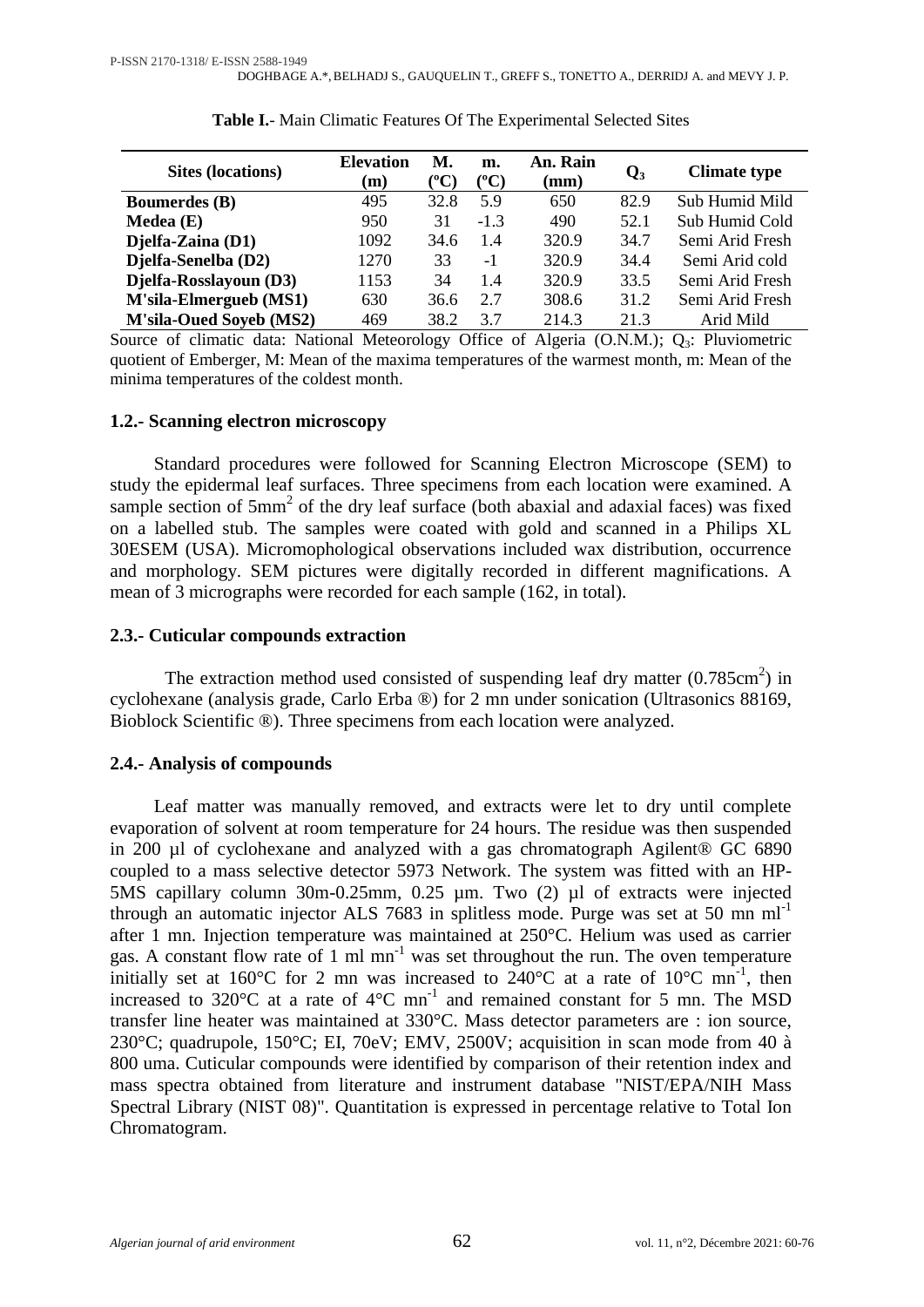# **1.5.- Statistical analysis**

The data were subjected to one-way ANOVA with post-hoc *Tukey* test (or the *t-*test) to determine whether the differences were significant or not, using Statistix analytical software (version 1.0, 1996).

# **2.- Results**

# **2.1.- Wax occurrence and morphology**

The main morphological wax features of each species are reported with electron microscope images (fig. 1-3). Both surfaces are completely covered with differently shaped wax structures found on the leaves surfaces. Thin layers or flakes and some crystal deposits are obviously apparent on all the studied leaves. However, in the abaxial face, particular flakes type deposits were observed particularly in *P. terebinthus* (fig. 1A) and *P. vera* (fig. 3) while a glossy aspect with a smooth and homogenous layer of waxes is particularly observed in all *P. lentiscus* leaves (fig. 2). In *P. atlantica*, a thin structure with flakes deposits is observed (granular film with dusty-like structure) (fig. 1C and E). Wax crystalloids are overall distributed in the entire leaf surface in *P. atlantica* and *P. vera* (fig. 1E, 3C). Obvious wax of irregularly distributed crystalloids layers cover completely the adaxial epidermis in *P. terebinthus, P. atlantica*, and *P. vera* (fig. 1B-1D, 3B-3D-3E). Some wax crusts are seen in the leaf adaxial face from Zaina (D1) site for *P. atlantica* (fig. 1F) and some cracks in the wax crust are also seen in some leaves in Senalba site for *P. vera* adaxial leaf surface (fig. 3D). Both surfaces of *P. lentiscus* leaves*,* show an interrupted wax layer with several lacks and cracks (fig. 2A, 2C, 2D, 2F). Many areas show large amounts of wax entirely coating the trichomes (fig. 2F) and the stomata (fig. 1A, 3A).

#### **2.2.- Chemical composition**

Forty six compounds were identified, corresponding to 91% of the total (seventy five detected compounds). The wax extracts of *Pistacia* species revealed the presence of various typical plant wax constituents, including phenols, aliphatics and terpenes. Considerable amounts of aliphatics (52%) and terpenes (24.4%), followed by phenols (14.1%) some unknown compounds (9%) and others (0.5%), were identified (tab. II). Concerning the phenolics, the components were alkyl phenols (8.7%), with the phenol, 3 tridecyl- as major component (6.7%), and alkenyl phenols (5.4%) with the phenol, 3-(xheptadecenyl)- as major component (3%). The aliphatic components (52%) in the waxes of *Pistacia* leaves were alcanes (41%), aldehydes (7%) and esters (3.7%). About twenty seven molecules were detected for this group. The major components for the three classes were, heptacosane (5.6%), nonacosane (9.5%) and hentriacontane (16%) for the alcanes; hexacosanal (1.3%), octacosanal (1.7%) and triacontanal (2.6%) for the aldehydes. For the third group (esters), the amounts detected are smaller as compared to two first groups (alcanes and aldehydes). Only one component (hexacosanoic acid, methyl ester) was detected above 1%. The terpenic components ranged in two different classes: diterpenes (1.%) and triterpenes (23.2%). Four different molecules were detected among the diterpenes, but in small amounts (less than 0.5%) while five molecules were detected for the triterpenes in, relatively, high amounts (more than 2%). The heptadecan-4 olide,4,8,12,16 tetramethyl (0.5%) was the major components for the diterpenes while the α-amyrin ester (5.24%) and α-tocopherol,acetate (9.9%) were the major components for the triterpenes. Two other molecules, classified as others, as the tridecane, 2-phenyl-, and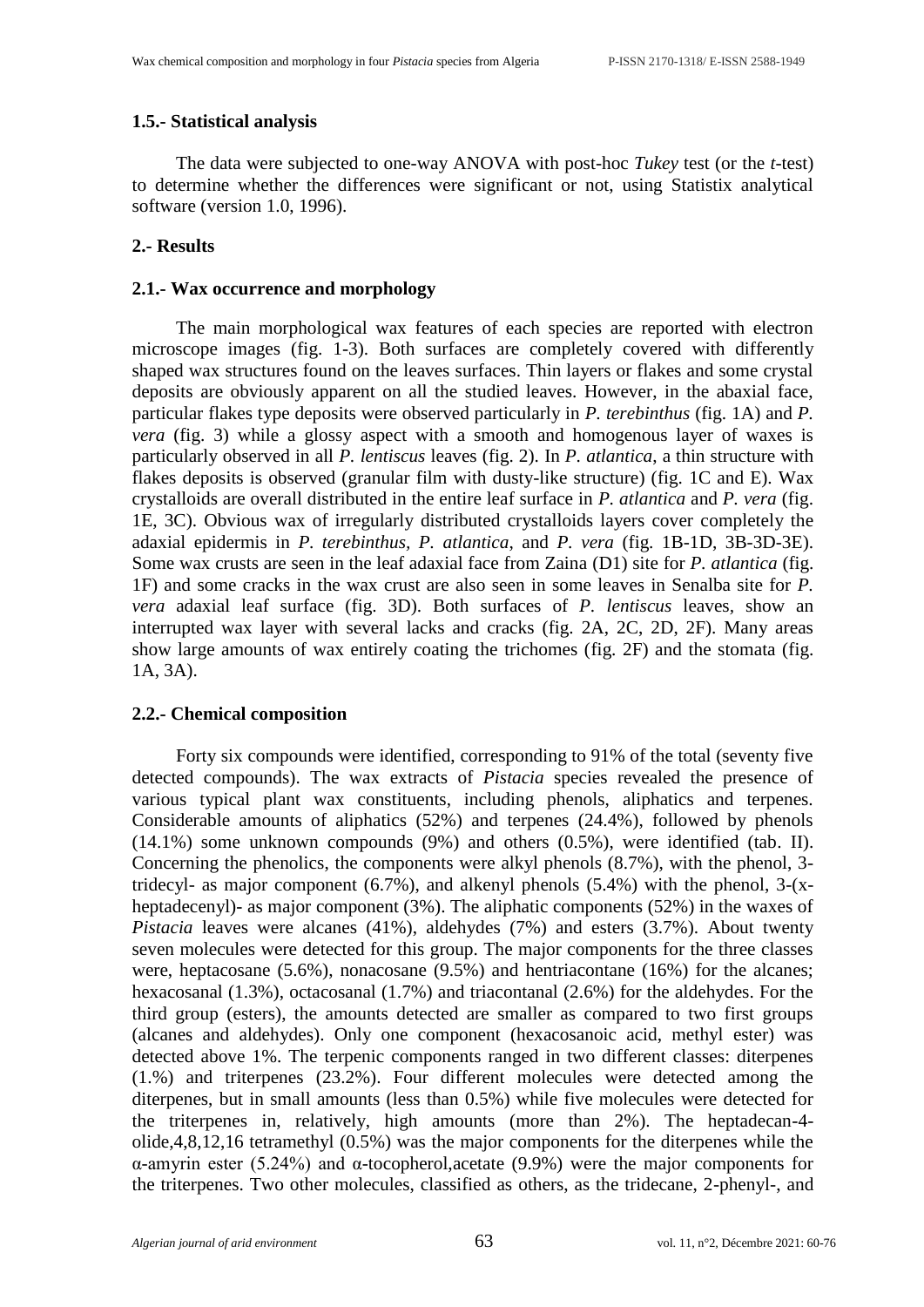the 1-oxaspiro[4.5]deca-6,9-diene-2,8-dione, 7,9-bis(1,1-dimethylethyl)- were also detected in very small amounts (0.4%). Twenty nine unknown compounds were also detected in relatively small amounts (9%). The chemical composition of the waxes varied quantitatively and significantly among the four *Pistacia* species, for the phenols and the aliphatics while there were no significant differences among the studied species for the terpenes and the others group (tab. II).



**Figure 1.-** SEM micrographs of abaxial and adaxial leaf surfaces of *Pistacia* species from different populations, showing waxes' features. (A-B) *P. terebinthus*, (A) abaxial face, wax flakes deposits nearby the stomata (arrows) (B) crystalloid deposits in the adaxial face. (C-E) *P. atlantica*, (C and E) abaxial face from El Mergueb site, (granular film with dusty like structure), (D) wax crust in the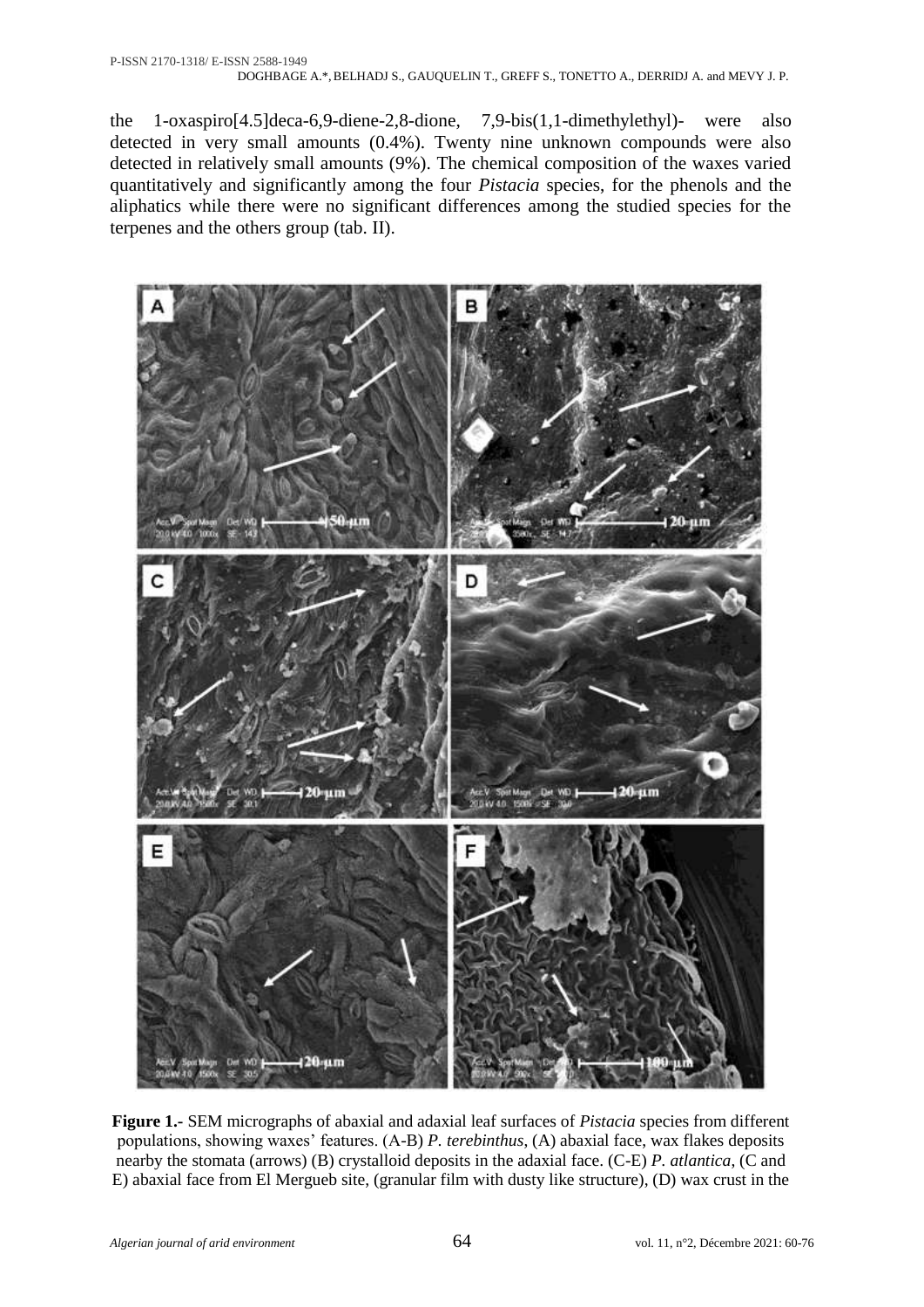

leaf adaxial face from Zaina site.

**Figure 2.-** SEM micrographs of abaxial and adaxial leaf surfaces of *P. lentiscus* from different populations showing waxes' features. (A-B) granulate and anomorphous deposits in thin layers of waxes over the epidermis surface in Boumerdes site (A and E) abaxial face, (B) adaxial face. Glossy aspect of the wax layer on the abaxial face in Senalba site (C), granulate deposits on the adaxial face in Hamdania site (D), wax crust on the adaxial leaf surface (F).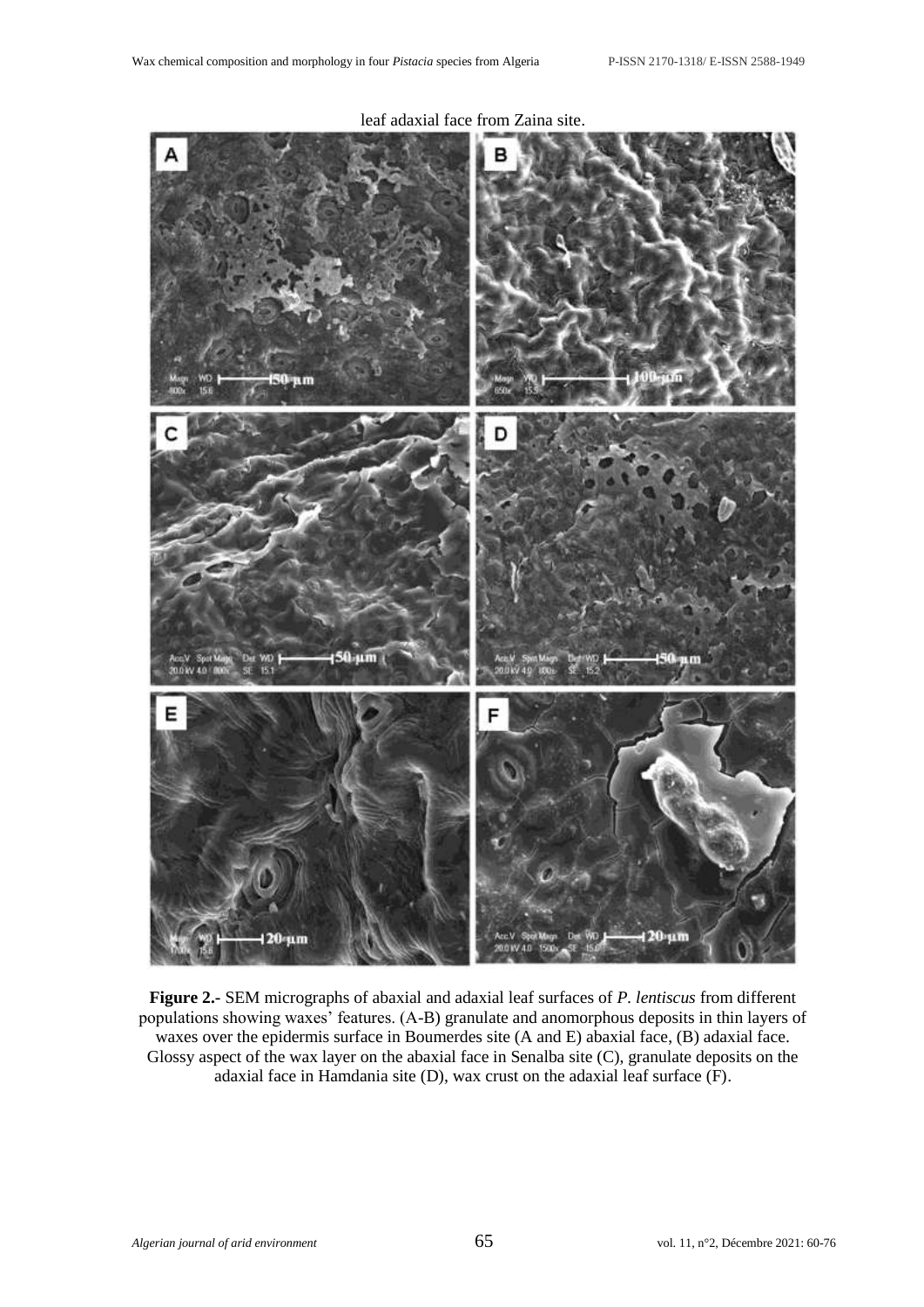

**Figure 3.-** SEM micrographs of abaxial and adaxial leaf surfaces of *P. vera* from different populations showing waxes' features. Crystalloids deposits around stomata on the abaxial face in Elmergueb site (A), granulate deposits on the adaxial face (B), granulate deposits on a thin wax layer in Senalba site, on the abaxial face (C) and adaxial face (D), cracks in the wax crust in Senalba site (Arrows).

For the phenols, the variations were highly significant with the highest amount (39.3%) recorded for *P. vera.* The variations were highly significant for the alkyl phenols and very significant for the alkenyl phenols, with the highest amounts found in *P. vera* (23.3% and 16%, respectively). For the aliphatics, the variations were highly significant for the three compound classes (alcanes, aldehydes and esters). The highest aliphatic amounts were recorded for *P. atlantica* (70.4%) and *P. lentiscus* (70%) followed by *P. terebinthus* (64.3%). *P. lentiscus* (66.1%) and *P. atlantica* (51.1%) showed more alcanes, while *P. terebinthus* showed more aldehydes (41%) and *P. atlantica* the highest amount in esters (13.6%). The Chemical composition varied also qualitatively as no phenols were detected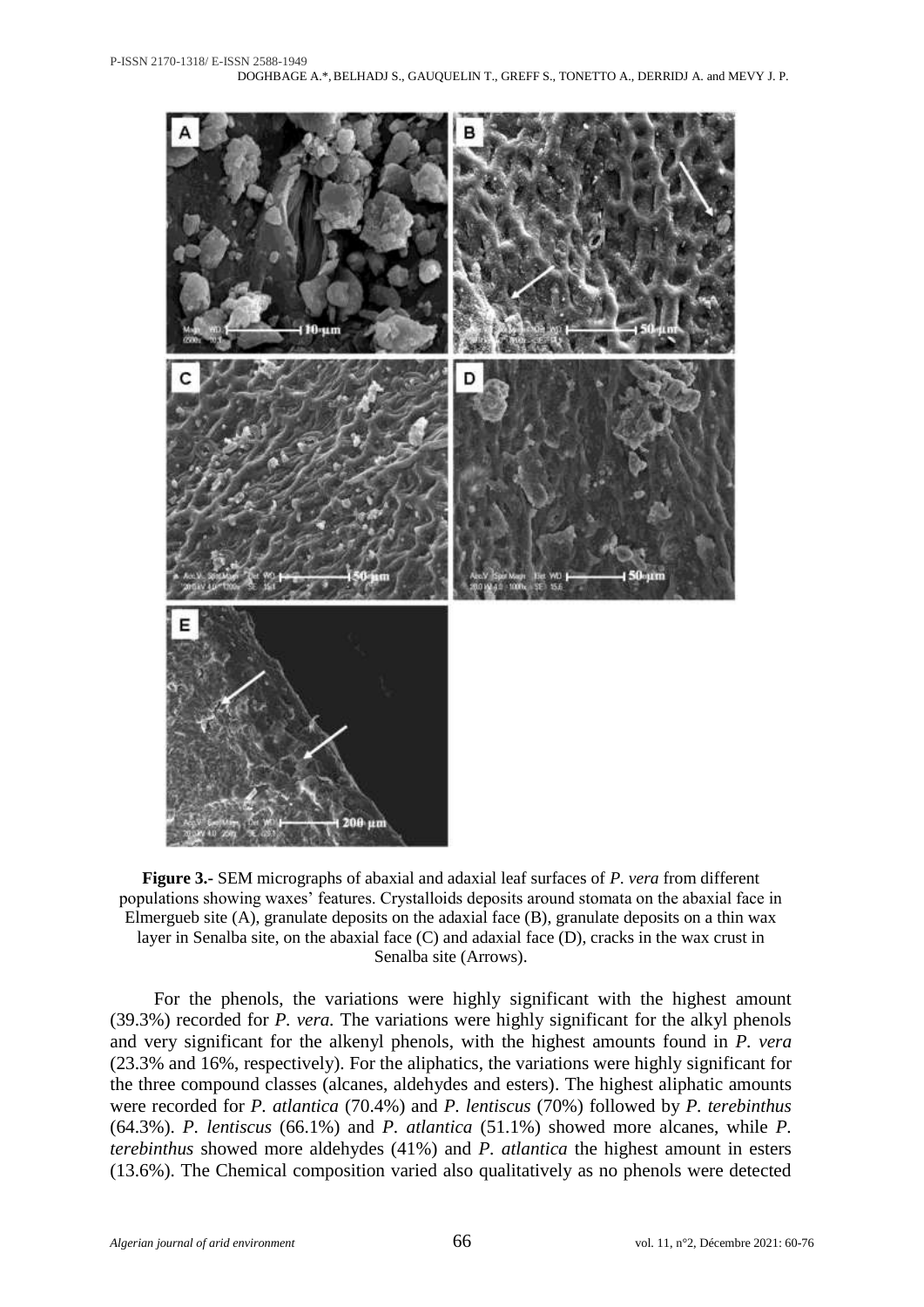in *P. lentiscus*, no esters in *P. vera*, no alkenyl phenols in *P. atlantica* or other compounds (Tridecane,2-phenyl- and 1-oxaspiro [4.5] deca-6,9-diene-2,8-dione,7,9-bis (1,1 dimethylethyl)-) in *P. terebinthus.* However these qualitative variations were significant only among *P. vera*, *P. atlantica* and *P. lentiscus*, for the following compounds (esters, alkenyl phenols and phenols, respectively) (tab. II).

Concerning the infraspecific chemical composition of the waxes, the variations were different quantitatively and qualitatively (tab. III, IV and V). For *P. atlantica*, M'sila site recorded higher aliphatics  $(72,6\%)$  and terpenes  $(20,9\%)$ , while, some phenols  $(0.5\%)$  were detected solely in this site. In Zaina site  $(D_1)$ , 23.2% of other and unknown compounds were detected against 5.9%, in MS1 site. These variations were highly significant for the aliphatics and significant for the terpenes while no significant differences were recorded for the phenols although 0.5% of alkyl phenols were detected in  $MS_1$  site (tab. III).

| Compound                         | P. atlantica $(MS_1)$ | <i>P.</i> atlantica $(D_1)$ | $t$ -test |  |
|----------------------------------|-----------------------|-----------------------------|-----------|--|
|                                  | (%)                   | (%)                         |           |  |
| <b>Phenols</b>                   | $0.50 + 0.50$         |                             | <b>NS</b> |  |
| -Alkyl phenols                   | $0.50 \pm 0.50$       |                             | <b>NS</b> |  |
| Phenol, 3-tridecyl-              | $0.50 \pm 0.50$       |                             | <b>NS</b> |  |
| <b>Aliphatics</b>                | $72.60 + 9.16$        | $68.27 \pm 3.87$            | ***       |  |
| -Alcanes                         | 58.87±8.64            | 43.49±1.04                  | ***       |  |
| Tetracosane                      |                       | $1.33 \pm 0.68$             | <b>NS</b> |  |
| Pentacosane                      | $2.60 \pm 1.42$       | $3.50 \pm 1.78$             | $\ast$    |  |
| Hexacosane                       | $0.63 \pm 0.63$       | $1.50 \pm 0.76$             | <b>NS</b> |  |
| Heptacosane                      | $11.80 \pm 1.01$      | $10.73 \pm 1.21$            | ***       |  |
| Octacosane                       | $3.40 \pm 0.61$       | $1.80 \pm 0.06$             | **        |  |
| Nonacosane                       | 33.27±4.46            | 17.90±3.22                  | **        |  |
| Triacontane                      | $0.90 \pm 0.90$       | $0.33 \pm 0.33$             | <b>NS</b> |  |
| Hentriacontane                   | $5.17 \pm 1.43$       | $3.53 \pm 0.46$             | $**$      |  |
| Dotriacontane                    | $1.10 \pm 1.10$       |                             | <b>NS</b> |  |
| Tritriacontane                   |                       | $0.30 + 0.30$               | <b>NS</b> |  |
| -Aldehydes                       | $6.63 \pm 1.40$       | $4.73 \pm 2.87$             | **        |  |
| Tetracosanal                     |                       | $0.47 + 0.47$               | <b>NS</b> |  |
| Hexacosanal                      | $1.17 \pm 0.66$       | $1.40 \pm 0.70$             | $\ast$    |  |
| Octacosanal                      | $0.67 + 0.67$         | $1.90 \pm 1.04$             | <b>NS</b> |  |
| Triacontanal                     | $4.80 \pm 0.84$       | $0.97 + 0.97$               | $\ast$    |  |
| -Esters                          | $7.13 \pm 2.41$       | $20.17 + 4.42$              | $\ast$    |  |
| Tetracosanoic acid, methyl ester | $1.33 \pm 0.67$       | $6.00 \pm 2.17$             | <b>NS</b> |  |
| Hexacosanoic acid, methyl ester  | $3.87 \pm 0.99$       | $5.60 \pm 1.93$             | **        |  |
| Acetic acid, hexacosanyl ester   | $0.87 + 0.87$         | $4.77 \pm 0.49$             | $\ast$    |  |
| Octacosanoic acid, methyl ester  | $-$                   | $0.13 \pm 0.23$             | <b>NS</b> |  |
| Acetic acid, octacosanyl ester   | $1.10 \pm 1.10$       | $3.63 \pm 0.07$             | $\ast$    |  |
| <b>Terpenes</b>                  | $20.93 \pm 9.53$      | $8.73 \pm 3.20$             | $\ast$    |  |
| -Diterpenes                      | $3.13 \pm 3.13$       | $1.20 \pm 1.20$             | <b>NS</b> |  |
| Trans-phytol                     | $2.37 + 2.37$         | $\overline{a}$              | <b>NS</b> |  |
| Phytone                          | $-$                   | $1.20 \pm 1.20$             | <b>NS</b> |  |
| Pseudo phytol                    | $0.47 + 0.47$         |                             | <b>NS</b> |  |
| Heptadecan-4-                    | $0.30 \pm 0.30$       |                             | <b>NS</b> |  |
| olide, 4, 8, 12, 16tetramethyl   |                       |                             |           |  |
| -Triterpenes                     | $17.80 \pm 7.38$      | $7.53 \pm 3.63$             | *         |  |
| Squalene                         | $0.80 + 0.80$         | $0.10 \pm 0.10$             | <b>NS</b> |  |

**Table III.**- Epicuticular wax composition of *Pistacia atlantica* leaves from two sites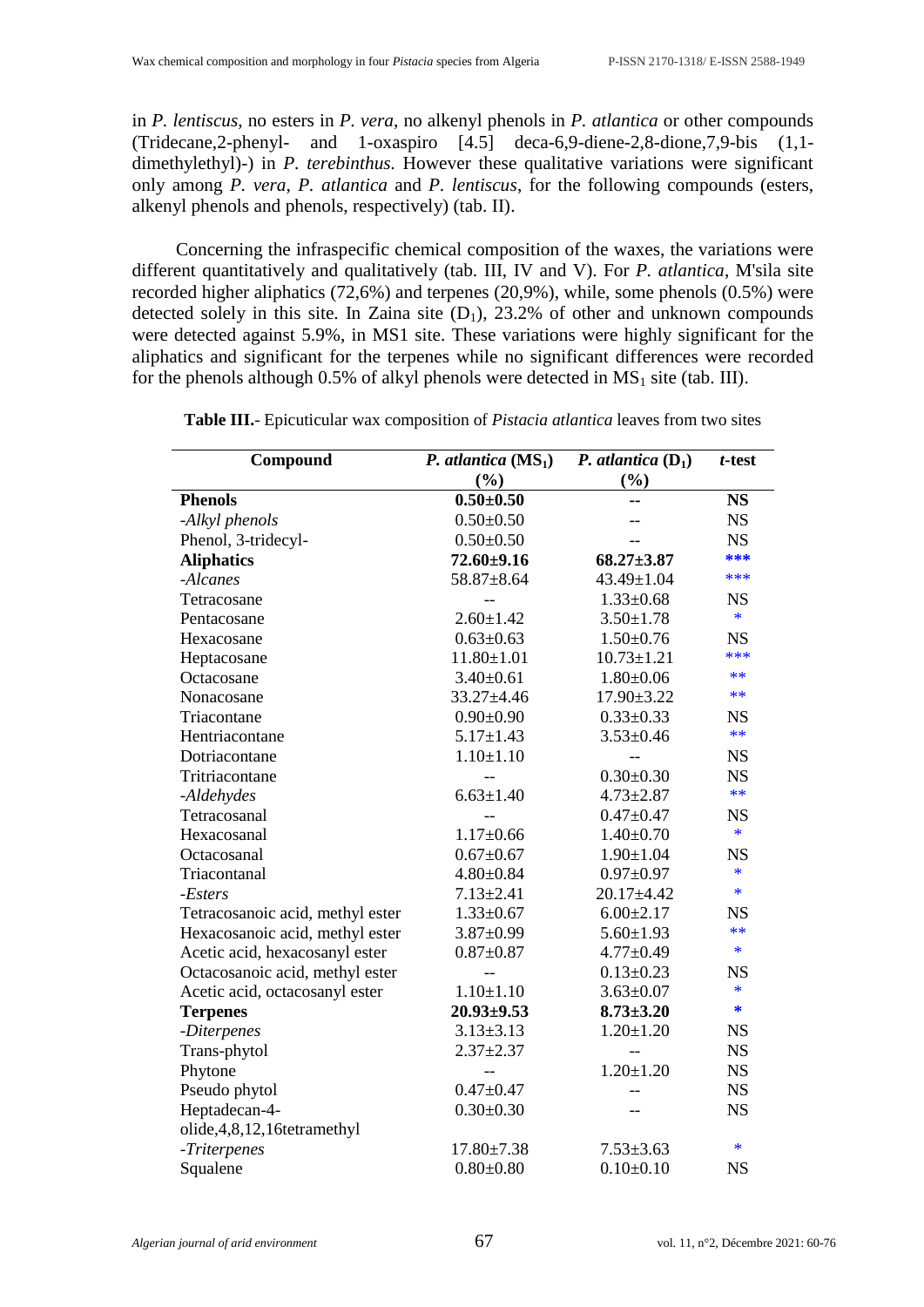| Lup-20 $(29)$ -en-3-one            | $1.03 \pm 1.03$  |                  | <b>NS</b> |
|------------------------------------|------------------|------------------|-----------|
| $\alpha$ .-Tocopherol, acetate     | $13.13 \pm 7.02$ |                  | <b>NS</b> |
| $\beta$ -Amyrin ester              | $2.83 \pm 2.83$  | $7.40 \pm 3.70$  | <b>NS</b> |
| <b>Others</b>                      | --               | $2.67 \pm 1.45$  | <b>NS</b> |
| Tridecane, 2-phenyl-               |                  | $0.13 \pm 0.13$  | <b>NS</b> |
|                                    |                  | $2.53 \pm 1.44$  | <b>NS</b> |
| $1$ -oxaspiro[4.5] deca-6,9-diene- |                  |                  |           |
| $7.9-bis(1.1-$<br>$2,8$ -dione,    |                  |                  |           |
| dimethylethyl)-                    |                  |                  |           |
| <b>Unknown</b>                     | $5.97 \pm 3.09$  | $20.40 \pm 5.15$ | **        |

SE, standard error; tr, traces (<0.1%); --, not detected. Each percentage is the mean of three replicates±SE; Mean separation within lines, by *t-*test (\*P<0.05, \*\* P<0.01, \*\*\* P<0.001, NS: not significant).

No significant differences were recorded among *P. vera* sites (Table 4). It should be noted that the three major compounds were recorded in the studied sites in different amounts; 59.8% in MS2, against 32.2% in MS1 and 25.8% in D3, for the phenolic compounds. For the aliphatics, 30.9% in MS1, 13.5% in D3 and 8.7% in MS2 and finally, 56.1% in D3, 36.1% in MS1 and 25.5% in MS2 for the terpenes. For the second group, the aliphatics, no aldehydes were detected in D3 and MS2 sites.

**Table IV.**- Epicuticula wax composition of *Pistacia vera* leaves from three different sites

| Compound                       | P. vera $(D_3)$   | P. vera                  | <i>P.</i> vera $(MS_1)$ | <b>Tukey</b> |
|--------------------------------|-------------------|--------------------------|-------------------------|--------------|
|                                | (%)               | $(MS_2)$ $(\frac{6}{6})$ | (%)                     | test         |
| <b>Phenols</b>                 | $25.80 + 8.44$    | $59.83 \pm 17.0$         | $32.20 \pm 16.63$       | <b>NS</b>    |
| -Alkyl phenols                 | $17.57 + 9.08$    | $29.93 \pm 7.03$         | $22.43 \pm 13.05$       | <b>NS</b>    |
| Phenol, 3-undecyl-             | $0.30 \pm 0.30$   | $0.13 \pm 0.07$          |                         | <b>NS</b>    |
| Phenol, 3-tridecyl-            | $15.87 + 8.59$    | $23.47 \pm 6.21$         | $19.60 \pm 11.40$       | <b>NS</b>    |
| Phenol, 3-pentadecyl-          | $0.87 + 0.87$     | $4.93 \pm 0.71$          | $2.83 \pm 1.64$         | <b>NS</b>    |
| Phenol, 3-heptadecyl-          | $0.57 \pm 0.57$   | $1.37 \pm 0.37$          |                         | <b>NS</b>    |
| -Alkenyl phenols               | $8.23 \pm 2.14$   | 29.90±10.12              | $9.80 \pm 5.52$         | <b>NS</b>    |
| Phenol, 3-(x-tridecenyl)-      | $3.77 \pm 1.16$   | $11.93 \pm 5.31$         | $2.37 \pm 2.37$         | <b>NS</b>    |
| Phenol, 3-(x-pentadecenyl)-    | $0.83 \pm 0.42$   | $0.73 \pm 0.26$          | $0.93 \pm 0.93$         | <b>NS</b>    |
| Phenol, 3-(x-heptadecenyl)-    | $3.60 \pm 0.91$   | $17.26 \pm 6.27$         | $6.50 \pm 3.26$         | <b>NS</b>    |
| <b>Aliphatics</b>              | $13.50 \pm 7.11$  | $8.73 \pm 5.11$          | $30.93 \pm 16.89$       | <b>NS</b>    |
| -Alcanes                       | $13.50 \pm 7.11$  | $8.73 \pm 5.11$          | 29.33±17.88             | <b>NS</b>    |
| Docosane                       |                   | $0.23 \pm 0.23$          |                         | <b>NS</b>    |
| Tetracosane                    | $0.27 \pm 0.27$   | $0.43 \pm 0.34$          |                         | <b>NS</b>    |
| Pentacosane                    | $5.23 \pm 5.23$   |                          | $0.40 \pm 0.40$         | <b>NS</b>    |
| Hexacosane                     | $0.23 \pm 0.23$   | $0.67 \pm 0.52$          | $0.57 \pm 0.57$         | <b>NS</b>    |
| Heptacosane                    | $4.77 \pm 1.09$   | $3.50 \pm 1.35$          | $5.60 \pm 5.60$         | <b>NS</b>    |
| Octacosane                     | $0.53 \pm 0.27$   | $0.97 \pm 0.67$          | $0.67 \pm 0.67$         | <b>NS</b>    |
| Nonacosane                     | $2.23 \pm 0.63$   | $2.40 \pm 1.56$          | $1.53 \pm 1.53$         | <b>NS</b>    |
| Triacontane                    |                   | $0.13 \pm 0.13$          |                         | <b>NS</b>    |
| Hentriacontane                 | $0.20 \pm 0.20$   | $0.40 \pm 0.30$          |                         | <b>NS</b>    |
| -Aldehydes                     |                   |                          | $1.60 \pm 1.02$         | <b>NS</b>    |
| Tetracosanal                   |                   |                          | $0.43 \pm 0.43$         | <b>NS</b>    |
| Heptacosanal                   |                   |                          | $1.17 \pm 1.17$         | <b>NS</b>    |
| <b>Terpenes</b>                | $56.13 \pm 16.36$ | $25.47 + 6.71$           | $36.13 \pm 11.45$       | <b>NS</b>    |
| -Diterpenes                    | $2.37 \pm 1.76$   | $2.33 \pm 1.39$          | $0.83 \pm 0.52$         | <b>NS</b>    |
| Trans-phytol                   | $0.27 \pm 0.27$   | $0.20 \pm 0.12$          |                         | <b>NS</b>    |
| Phytone                        | $0.67 \pm 0.67$   | $0.33 \pm 0.33$          |                         | <b>NS</b>    |
| Heptadecan-4-                  | $1.40 \pm 1.16$   | $1.77 \pm 1.02$          | $0.83 \pm 0.52$         | <b>NS</b>    |
| olide, 4, 8, 12, 16tetramethyl |                   |                          |                         |              |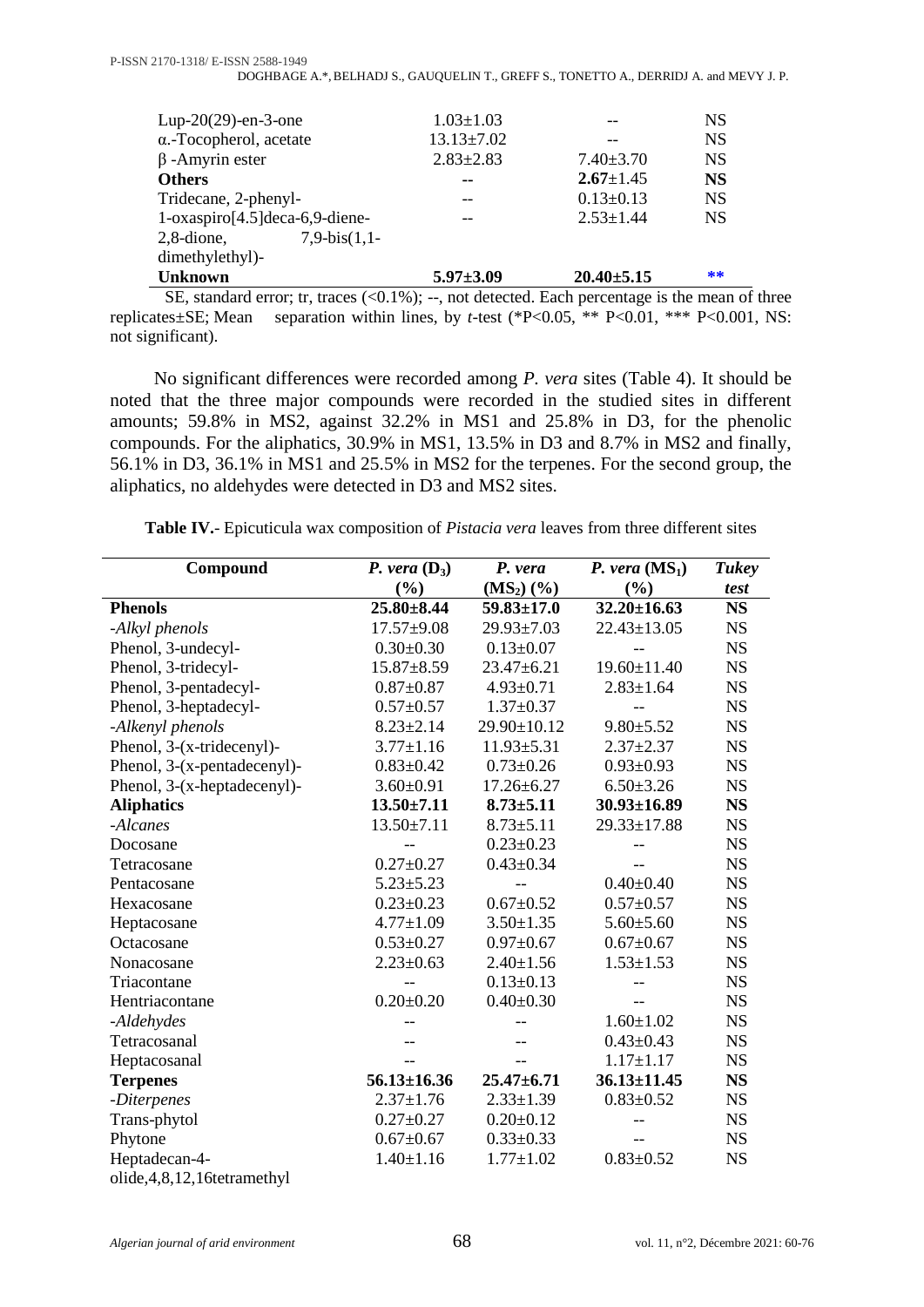| $\overline{AB}$ 11 $\overline{AB}$ $\overline{AB}$ 11 $\overline{BA}$ 11 $\overline{BA}$ 11 $\overline{BA}$ 11 $\overline{BA}$ 11 $\overline{BA}$ 11 $\overline{BA}$ 12 $\overline{AB}$ 12 $\overline{AB}$ 12 $\overline{AB}$ 12 $\overline{AB}$ 12 $\overline{AB}$ 12 $\overline{AB}$ 12 $\overline{AB}$ 12 $\overline{AB}$ 12 $\overline{AB}$ 12 $\overline{AB}$ |                   |                  |                   | $\mathcal{C}$ $\mathcal{A}$ |
|--------------------------------------------------------------------------------------------------------------------------------------------------------------------------------------------------------------------------------------------------------------------------------------------------------------------------------------------------------------------|-------------------|------------------|-------------------|-----------------------------|
| <b>Unknown</b>                                                                                                                                                                                                                                                                                                                                                     | $4.33 \pm 1.41$   | $5.57 + 4.74$    | $0.77 \pm 0.50$   | <b>NS</b>                   |
| dimethylethyl)-                                                                                                                                                                                                                                                                                                                                                    |                   |                  |                   |                             |
| $7,9-bis(1,1-$<br>$2,8$ -dione,                                                                                                                                                                                                                                                                                                                                    |                   |                  |                   |                             |
| $1$ -oxaspiro[4.5] deca-6,9-diene-                                                                                                                                                                                                                                                                                                                                 | $0.23 \pm 0.23$   | $0.47 \pm 0.47$  |                   | <b>NS</b>                   |
| <b>Others</b>                                                                                                                                                                                                                                                                                                                                                      | $0.23 \pm 0.23$   | $0.47 + 0.47$    | --                | <b>NS</b>                   |
| $\alpha$ -Amyrin ester                                                                                                                                                                                                                                                                                                                                             | $20.83 \pm 4.58$  | $11.20 \pm 7.36$ | $7.07 \pm 7.07$   | <b>NS</b>                   |
| $\beta$ .-Amyrin ester                                                                                                                                                                                                                                                                                                                                             | $5.47 \pm 1.26$   | $2.23 \pm 1.76$  | $1.20 \pm 1.20$   | <b>NS</b>                   |
| $\alpha$ .-Tocopherol, acetate                                                                                                                                                                                                                                                                                                                                     | $20.07 \pm 10.25$ | $7.83 \pm 3.73$  | $17.50 \pm 10.51$ | <b>NS</b>                   |
| Lup-20 $(29)$ -en-3-one                                                                                                                                                                                                                                                                                                                                            | $0.53 \pm 0.27$   | $0.63 \pm 0.54$  |                   | <b>NS</b>                   |
| Squalene                                                                                                                                                                                                                                                                                                                                                           | $6.90 \pm 3.48$   | $1.23 \pm 0.82$  | $9.57 \pm 7.70$   | <b>NS</b>                   |
| -Triterpenes                                                                                                                                                                                                                                                                                                                                                       | $53.77 \pm 18.11$ | $23.10 \pm 5.35$ | $35.33 \pm 11.78$ | <b>NS</b>                   |
|                                                                                                                                                                                                                                                                                                                                                                    |                   |                  |                   |                             |

SE, standard error; tr, traces  $(\le 0.1\%)$ ; --, not detected. Each percentage is the mean of three replicates ±SE; Mean separation within lines, by *Tukey* test (NS: not significant).

As well, for *P. lentiscus*, we recorded significant differences among the sites. In Boumerdes (B) site, 93.3% of aliphatics were recorded against 77.6% in Medea (E) site and 39.1% in Senalba ( $D_2$ ) site.  $D_2$  site, recorded more terpenes (40.7%) than the two remaining sites. In the aliphatics group, alcanes are the major components with hentriacontane as the major component in each case (63.1% for B site, 53% for E site and 19.9% for  $D_2$  site). Similarly, in the terpenes group, the triterpenes are more important in each case, with the Lup-20(29)-en-3one as major component (20.7% in  $D_2$  site, 3.4% in E site and finally,  $0.3\%$  in B site. No diterpenes compounds were detected in  $D_2$  and B sites (tab. V).

| P. lentiscus             | P. lentiscus      | $P.$ lentiscus $(E)$ | <b>Tukey</b> |
|--------------------------|-------------------|----------------------|--------------|
| (D2)(%)                  | $(B)$ $(\%)$      | (% )                 | test         |
| 39.13 <sub>b±</sub> 5.66 | $93.30a \pm 1.35$ | 77.57ab±4.41         | ***          |
| $28.70b \pm 2.37$        | $92.30a \pm 1.33$ | $77.33a \pm 4.45$    | ***          |
| --                       |                   | $0.17 \pm 0.17$      | <b>NS</b>    |
|                          |                   | $0.30 \pm 0.30$      | <b>NS</b>    |
|                          | $1.57 \pm 0.38$   |                      | $**$         |
|                          | $0.23 \pm 0.23$   | $0.67 \pm 0.67$      | <b>NS</b>    |
| $0.93ab \pm 0.93$        | $3.83a \pm 0.71$  | $0.60ab \pm 0.60$    | $\ast$       |
|                          | $0.73 \pm 0.73$   | $1.20 \pm 0.67$      | <b>NS</b>    |
| $7.87 \pm 1.62$          | $9.43 \pm 1.23$   | $7.07 \pm 0.37$      | <b>NS</b>    |
|                          | $5.60a \pm 0.97$  | $6.07a \pm 0.33$     | ***          |
| $19.90b \pm 2.46$        | $63.07a \pm 0.73$ | $53.03a \pm 2.05$    | ***          |
|                          | $3.97a \pm 0.61$  | $4.77a \pm 0.38$     | ***          |
|                          | $3.90a \pm 0.75$  | $3.47ab \pm 0.69$    | $**$         |
| $10.43 \pm 5.23$         | $0.23 \pm 0.23$   | $0.23 \pm 0.23$      | <b>NS</b>    |
| $10.43 \pm 5.23$         | $0.23 \pm 0.23$   | $0.23 \pm 0.23$      | <b>NS</b>    |
|                          | $0.80 \pm 0.49$   |                      | <b>NS</b>    |
|                          | $0.80 \pm 0.49$   |                      | <b>NS</b>    |
| $40.73a \pm 9.81$        | $2.50b \pm 0.87$  | $3.67b + 0.28$       | **           |
|                          |                   | $0.23 \pm 0.23$      | <b>NS</b>    |
|                          |                   | $0.23 \pm 0.23$      | <b>NS</b>    |
|                          |                   |                      |              |
| $40.73a \pm 9.81$        | $2.50b \pm 0.87$  | $3.43b \pm 0.52$     | $**$         |
| $4.10\pm4.10$            |                   |                      | <b>NS</b>    |
| $20.67a \pm 7.54$        | $0.33b \pm 0.33$  | $3.43ab \pm 0.52$    | $\ast$       |
| $10.07 \pm 10.07$        |                   |                      | <b>NS</b>    |
| $5.87 \pm 3.29$          | $2.17 \pm 1.17$   |                      | <b>NS</b>    |
|                          |                   |                      |              |

**Table V.**- Epicuticular wax composition of *P. lentiscus* leaves from three different sites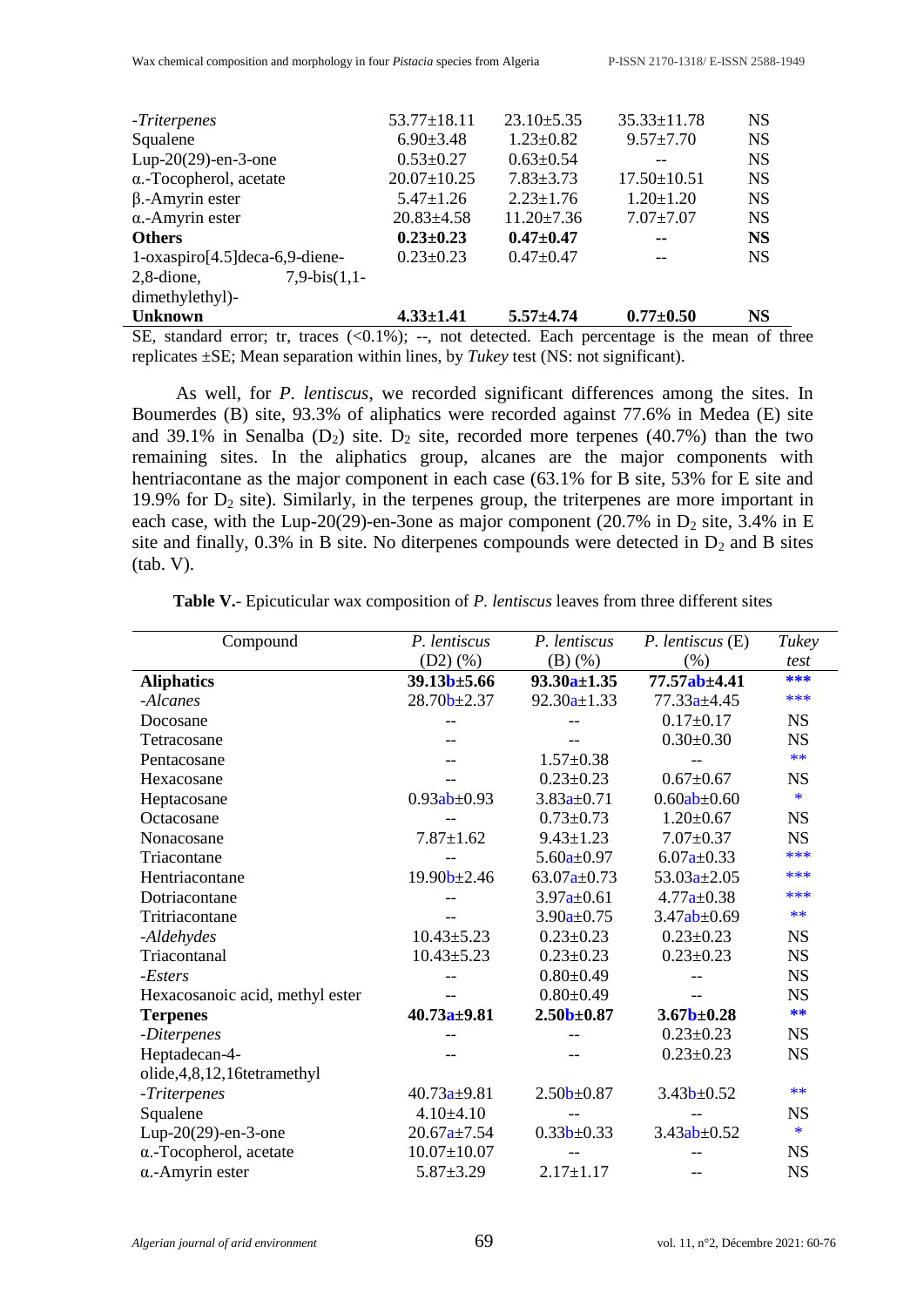| <b>Others</b>                                                                                                               | --                | --                      | $0.73 \pm 0.73$    | <b>NS</b> |
|-----------------------------------------------------------------------------------------------------------------------------|-------------------|-------------------------|--------------------|-----------|
| $1$ -oxaspiro $[4.5]$ deca-6,9-diene-                                                                                       | --                |                         | $0.73 \pm 0.73$    | <b>NS</b> |
| 2,8-dione, 7,9-bis $(1,1-$                                                                                                  |                   |                         |                    |           |
| dimethylethyl)-                                                                                                             |                   |                         |                    |           |
| <b>Unknown</b>                                                                                                              | $20.17a \pm 4.16$ | 4.17 <sub>b±</sub> 0.72 | $18.07ab \pm 4.36$ | ∗         |
| SE, standard error; tr, traces $(<0.1\%)$ ; --, not detected. Each percentage is the mean of three                          |                   |                         |                    |           |
| $\text{realicotoc}_\text{0} + \text{SE}$ the letters a b c indicate Tukey test significant differences (*D\codos ** D\codo) |                   |                         |                    |           |

replicates±SE; the letters a,b,c, indicate Tukey test significant differences (\*P<0.05, \*\* P<0.01, \*\*\* P<0.001, NS: not significant).

# **3.- Discussion**

Plant cuticles play an important role in protecting the living tissue from external aggression and from uncontrolled water loss [3]. Cuticles may be covered with waxes which have considerable structural diversity and are of fundamental importance to plants in their interactions with the environment [19]. The extent to which waxes develop is dependent on species and environment [20-22]. Their functional significance has previously been related firstly to aridity and high irradiance. In many xeromorphic plants, wax particles cover stomata to prevent water loss due to high radiation [23]. Threedimensional wax crystals appearing together with an underlying wax film has been reported by several authors [2]. The leaf waxy surface of higher plants exhibits a variety of structures ranging from smooth wax films to structured crystals. Again, these epicuticular crystals show a variety of forms and specific shapes which have been suggested to be correlated with high percentages of a single compound (class) [24]. According to [25], the shapes of wax crystals are strongly correlated with their chemistry, and are expression of the intrinsic wax properties. However, the morphology of certain plant waxes, when recrystallized *in vitro*, was influenced by the rate and method of recrystallisation. The same authors stated that further observations provided evidences that the crystals preceded the preparation procedures employed to image them.

Basically, the chemical composition of the plant waxes is well established, the main component classes are usually primary and secondary alcohols, ketones, fatty acids, and aldehydes. Alcanes are widely distributed but occur usually in low concentrations [2]. Hydrocarbons are one of the most ubiquitous waxes class being present in almost all plant surface waxes in percentages varying from traces to over 50% of the whole wax. Other compounds found in these waxes include acetates, different diterpenes and triterpenes including triterpene acetates, sterols and flavonoids [3,26]. Some of the aliphatic compounds are also found esterified, making up the ester fraction of the cuticular waxes. Esters can be a significant part of the cuticular waxes. The present results concerning the cuticular waxes of the *Pistacia* leaves are similar to those reported for other plant species, with respect to the main classes of compounds. The data concerning the presence/absence of waxes in *Pistacia* leaves are conflicting. ElOqlah [12] reported waxes in some *Pistacia* species, while other authors have indicated that *Pistacia* leaves are unwaxy in *P. eurycarpa*, *P. terebinthus* [27] and *P. atlantica* [28,27]. In our case, all the samples were waxy with various wax morphology. A common strategy to almost all the species populating the Mediterranean macchia is the increase of cuticular resistance to water loss with waxes, arranged in rods, platelets or crystalloids often covering both epidermises. This is considered as a xeromorphic feature of the leaves of some species [29], while in our case, some samples from less arid sites (B site sub humid mild and E site sub humid cold, both for *P. lentiscus*) were covered as well with wax particles.

SANTOS *et al.* (2007) reported that the amounts, morphology and chemical composition of cuticular waxes are extremely variable and their composition is influenced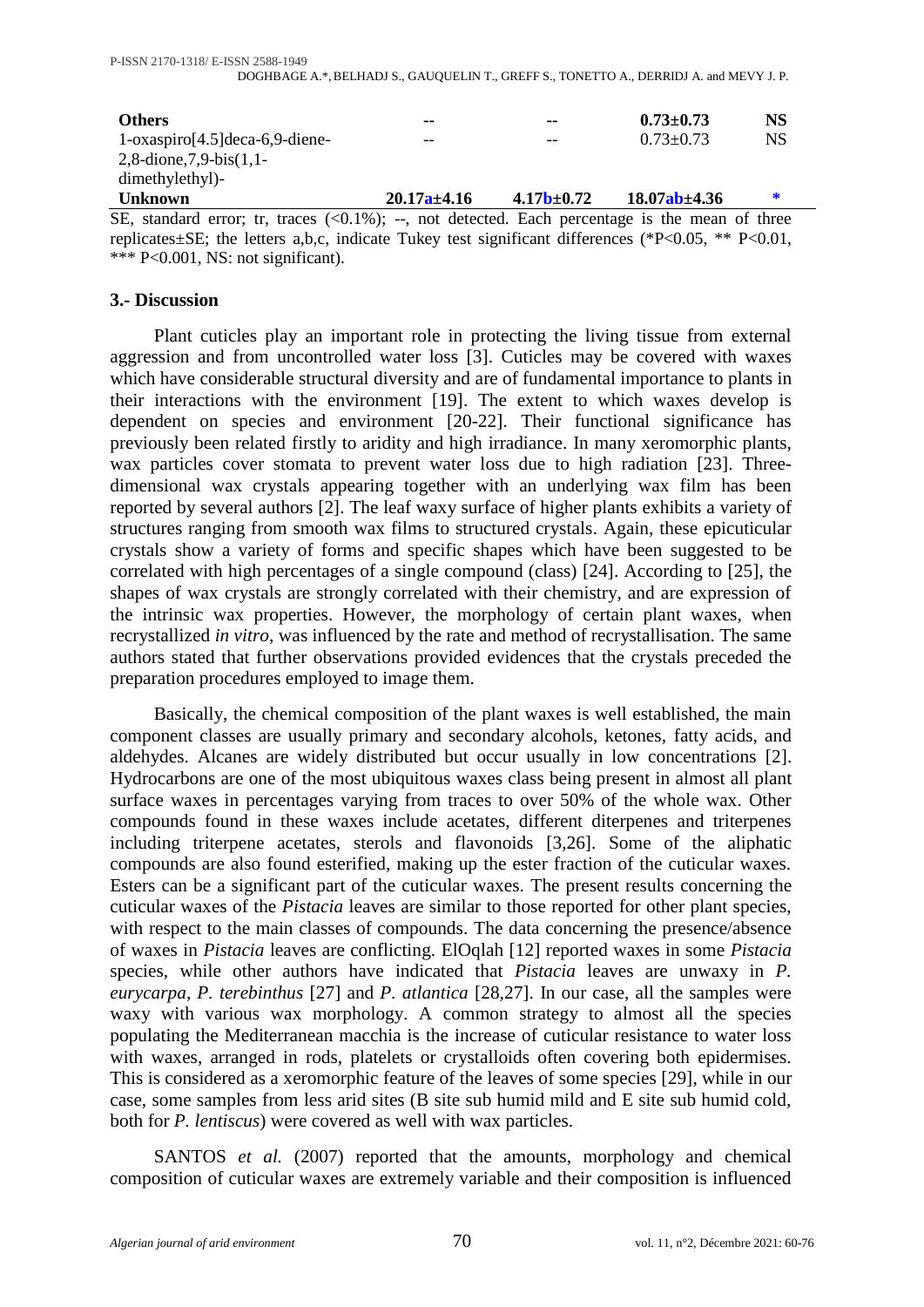by genetic (among or within the species), ontogenetic (different leaves of one organ) and environmental factors [3]. Although environmental factors may change the chemical composition, for the most of the plant, the variation is rather quantitative than quanlitative, for instance, increase in the quantity (wax amount) along with the drought or for higher light intensities [2]. However, our study shows clear qualitative and quantitative differences and the majority of our leaf waxes were characterized by the occurrence of aliphatics as major components in *P. atlantica*, *P. lentiscus* and *P. terebinthus* while the terpenes and the phenols were more important in *P. vera*. No phenols detected in *P. lentiscus* and no ester compounds detected in *P. vera*.

Wax preserves the water balance of the plant, minimizes mechanical damage to leaf cells and inhibits fungal and insect attack. It has been suggested that the physical arrangement, the morphology, of the epicuticular waxy covering is all important, but the chemical constituents must also determine its role to a very considerable extent [6]. The relationship between xerophytic character and quantity of wax has aroused some controversy in the literature. Egliton & Hamilton [6], reported no correlations between xeromorphic adaptation and the amount of surface waxes. The removal of *Trifolium repens* leaf surface increases the rate of transpiration, even when the stomata are closed. Populations of *Poa colensoi*, in more humid regions are green while those in semi arid sites are glaucous. In *Poa colensoi*, there were negative correlations between leaf surface wax and precipitation, and a slight positive correlation with the mean temperature. Also, the surface of the needles of *Pinus sylvestris* is covered by two morphologically different types of wax. Waxy projections cover the exposed surface, while the enclosed portion of the needle inside the sheath completely lacks these projections.

In the genus *Pistacia*, the glandular trichomes are reported to exude resin to coat the leaves with thin layer of varnish [30]. Moreover, the resin produced contains substantial amount of volatile oils [31,32], which are recognized as secondary metabolites involved in some Mediterranean plants adaptation to drought and high temperatures [33]. In a previous study, Baker and Procopiou (34] reported that the wax leaf surface of plants growing wild under arid conditions was greater than under naturally irrigated conditions. The effect was most apparent for the larger leaved *P. lentiscus*, greater deposits occur on the leaves of non-irrigated plants. The same study reveals that the pentacyclic triterpenoids were the principal components of the epicuticular waxes of pistachio species. The contradictions between some of our results and previous studies could rise from differences in the climatic conditions where the plants have grown. In response to the diversity in the climatic conditions, vegetation of the Mediterranean type ecosystems has developed an array of adaptations to water stress, resulting in a high diversity of life habits and growth forms. This diversity may derive in a variation of leaf ecophysiological traits [35].

#### **Conclusion**

Our study showed a variation in the wax morphology as well as in a quantitative and qualitative difference in the chemical composition of the different studied species. It seems that environmental factors (temperature, elevation and rainfall) play an important role in this variation, as epicuticular waxes constitute a barrier against water loss by transpiration. The genetic characteristics of the trees may also influence the leaf wax structure. These factors influence the plant's biosynthetic pathways and consequently the main characteristic components and their percentage. Although these results are consistent with the present taxonomic grouping, analyses of fresh plant material collected from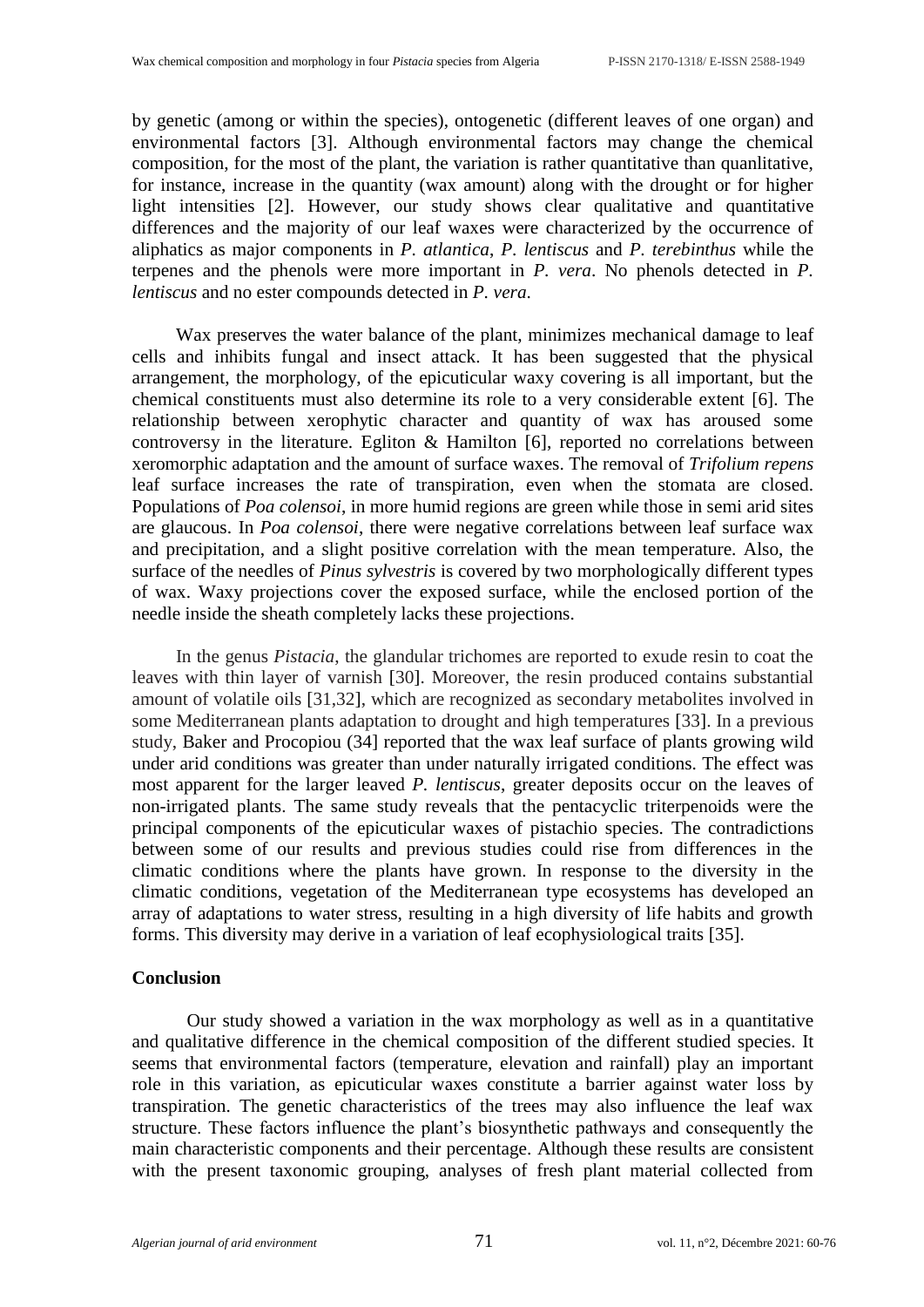several individuals of each species at different developmental stages and from different origin will be needed to ascertain the stability and/or the variability of the chemical characters. Also, it would be interesting to perform further studies to understand how different ecophysiological traits combine to provide specific adaptations to adverse environments.

# **Acknowledgements**

The authors are grateful to the Algerian Forest Conservation units for their technical assistance and cooperation during the sampling periods.

# **References**

- [1].- Burghardt M., and Riederer M.: 2006.- Cuticular transpiration. In Biology of the cuticle, Riederer, M. & Müller, C. (Eds.), Pp. 292-309. Blackwell Pub. Annu Plant Rev 23.
- [2].- Koch K. and Ensikat H.J., 2008.- The hydrophobic coatings of plant surfaces: epicuticular wax crystals and their morphologies: crystallinity and molecular selfassembly. Micron 39(7): 759-72.
- [3].- Santos S., Schreiber L. and Graça J., 2007.- Cuticular waxes from ivy leaves (Hedera helix L.): analysis of high-molecular-weight esters. Phytochem Anal, 18: 60–69.
- [4].- Koch K., Barthlott W., Koch S., Hommes A., Wandelt K., Mahmoud W., De-Feyter S. and Broekmann P., 2006.- Structural analysis of wheat wax (*Triticum aestivum*, CV, *Naturastar* L.): From the molecular level to three dimentional crystals. Planta 223: 258-270.
- [5].- Bargel H., Koch K., Cerman Z. and Neinhuis C., 2006.- Structure-function relationships of the plant cuticle and cuticular waxes-a smart material? Functional Plant Biology. Evans Rev. 3: 893-910.
- [6].- Eglinton G. and Hamilton R. J., 1967.- Leaf Epicuticular Waxes. Science*,* 156 (3780): 1322-1335.
- [7].- Lin T. S., Crane J. C., Ryugo K., Polito V.S. and Dejong T.M., 1984.- Comparative study of leaf morphology, photosynthesis, and leaf conductance in selected *Pistacia* species. J Amer Soc Hort Sci, 109 (3): 325-330.
- [8].- Al-Saghir M.G. and Porter D.M., 2005.- Stomatal distribution in *Pistacia* species (Anacardiaceae). Int J Bot 1: 83-187.
- [9].- Yaltirik F., 1967.- *Pistacia* L. In Flora of Turkey and the east Aegean Islands, Davis, P.H. (Eds.), Edinburgh University Press. 2. Pp. 542-548..
- [10].- Alyafi J., 1978.- New characters differentiating Pistacia atlantica subspecies. Candollea, 33: 201–208.
- [11].- Alyafi J., 1979.- Approches systématique et écologique du genre Pistacia L. dans la région Méditerranéenne. Dissertation. University of Aix – Marseille, pages ????.

*Algerian journal of arid environment* 72 vol. 11, n°2, Décembre 2021: 60-76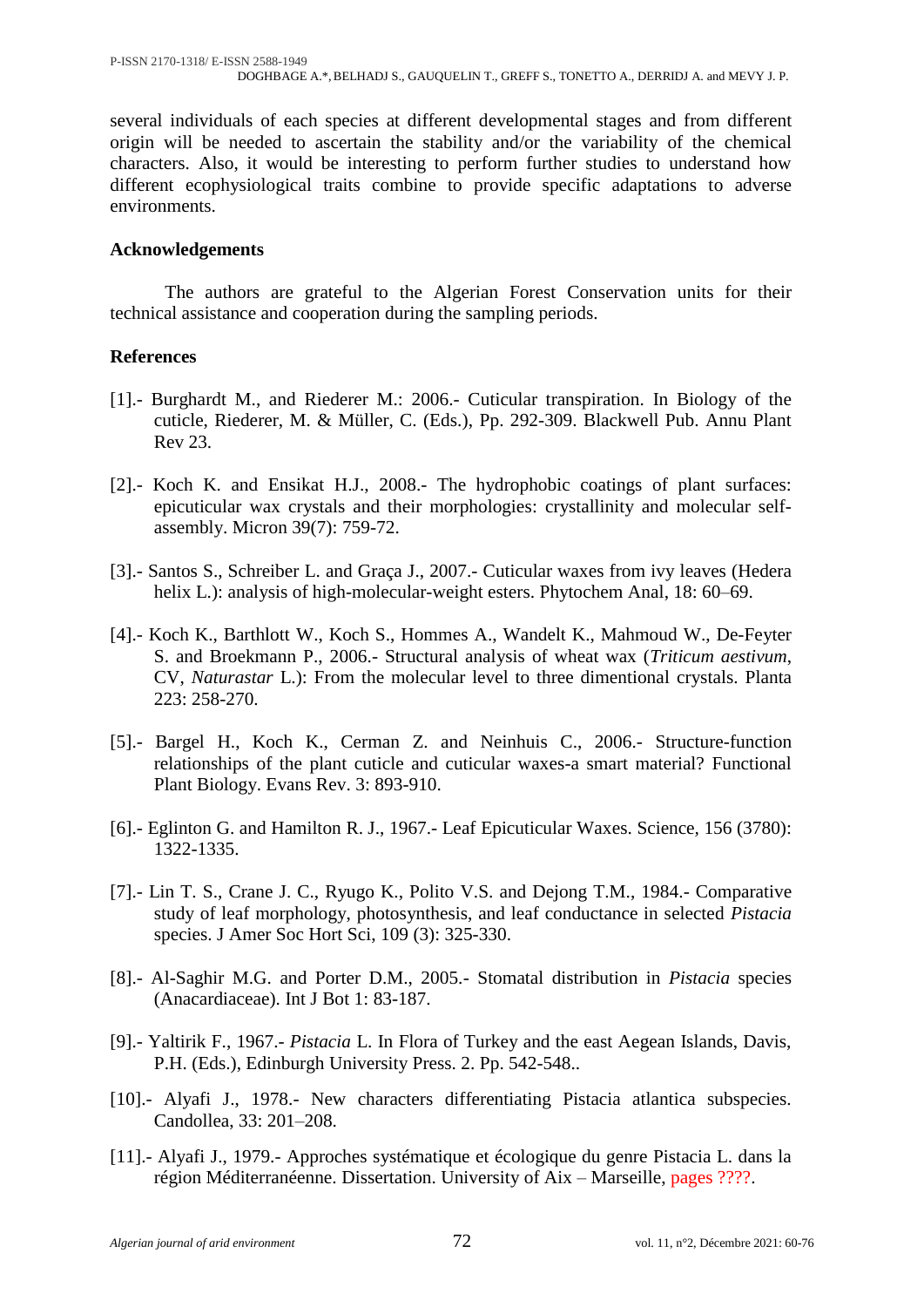- [12].- El-Oqlah A.A., 1996.- Biosystematic research on the genus *Pistacia* in Jordan. In Taxonomy, distribution, conservation and uses of *Pistacia* genetic resources, Padulosi, S. Caruso, T. & Barone, E. (Eds.), Palermo, Italy, Pp 12-19.
- [13].- Özeker E. and Misirli A., 2001.- Research on leaf properties and stomata distribution of some Pistacia spp. Cah Opt Med, 56: 237–241.
- [14].- Caglar S. and Tekin H., 1999.- The stomata density of Pistachio cultivars on different *Pistacia* rootstocks. Turk J Agric Forest, 23: 1029–1032.
- [15].- Al-Saghir M.G., 2010.- Phylogenetic analysis of the genus *Pistacia* L. (Anacardiaceae) based on morphological data. Asian J Plant Sci, 9: 28-35.
- [16].- Belhadj S., Derridj A., Aigouy T., Gers C., Gauquelin T. and Mevy J.P., 2007.- Comparative morphology of leaf epidermis in eight populations of Atlas pistachio (*Pistacia atlantica* Desf., Anacardiaceae). Microsc Res Tech, 70: 837–846.
- [17].- Belhadj S., Derridj A., Auda Y., Gers C. and Gauquelin T., 2008.- Analyse de la variabilité morphologique chez huit populations spontanées de *Pistacia atlantica* en Algérie. Botany 86 (5): 520-532.
- [18].- Belhadj S., Derridj A., Moriana A., Gijon M.D.C., Mevy J.P. and Gauquelin, T., 2011.- *Comparative analysis of stomatal characters in eight wild atlas pistachio populations (Pistacia atlantica* Desf.; Anacardiaceae*)*. Int Res J Pantl Sci, 2 (3): 060- 069.
- [19].- Barthlott W., Neinuis C., Cutler Ditsch F., Meusel I., Theisen, I. and Wilhelmi, H., 1998.- Classification and terminology of plant epicuticular waxes. Bot J Linn Soc, 126: 237-260.
- [20].- St-Laurent L., Baum B.R., Akpagana K. and Arnason J.T., 2000.- Leaf trichome morphology and density in West African Trema spp. (Ulmaceae: Celtidoideae). Can J Bot, 78: 34–39.
- [21].- Holmes M.G. and Keiller D.R., 2002.- Effects of pubescence and waxes on the reflectance of leaves in the ultraviolet and photosynthetic wavebands: A comparison of a range of species. Plant Cell Env, 25: 85-93.
- [22].- Carpenter R.J., Hill R.S. and Jordan G.J., 2005.- Leaf cuticular morphology links Platanaceae and Proteacea. Int J Plant Sci, 166: 843–855.
- [23].- Weng J.H. and Hsu F.H., 2001.- Gas exchange and epidermal characteristics of *Miscanthus* populations in Taiwan varying with habitats and nitrogen application. Photosynthetica 39: 35–41.
- [24].- Dragota S. and Riederer M., 2008.- Epicuticular Wax Crystals of *Wollemia nobilis* : Morphology and Chemical Composition. Ann Bot*,* 100: 225-231.
- [25].- Jeffree C.E. and Sandford A.P., 1982.- Crystalline structure of plant epicuticular waxes demonstrated by cryostage scanning electron microscopy. New Phytol 91, 549-559.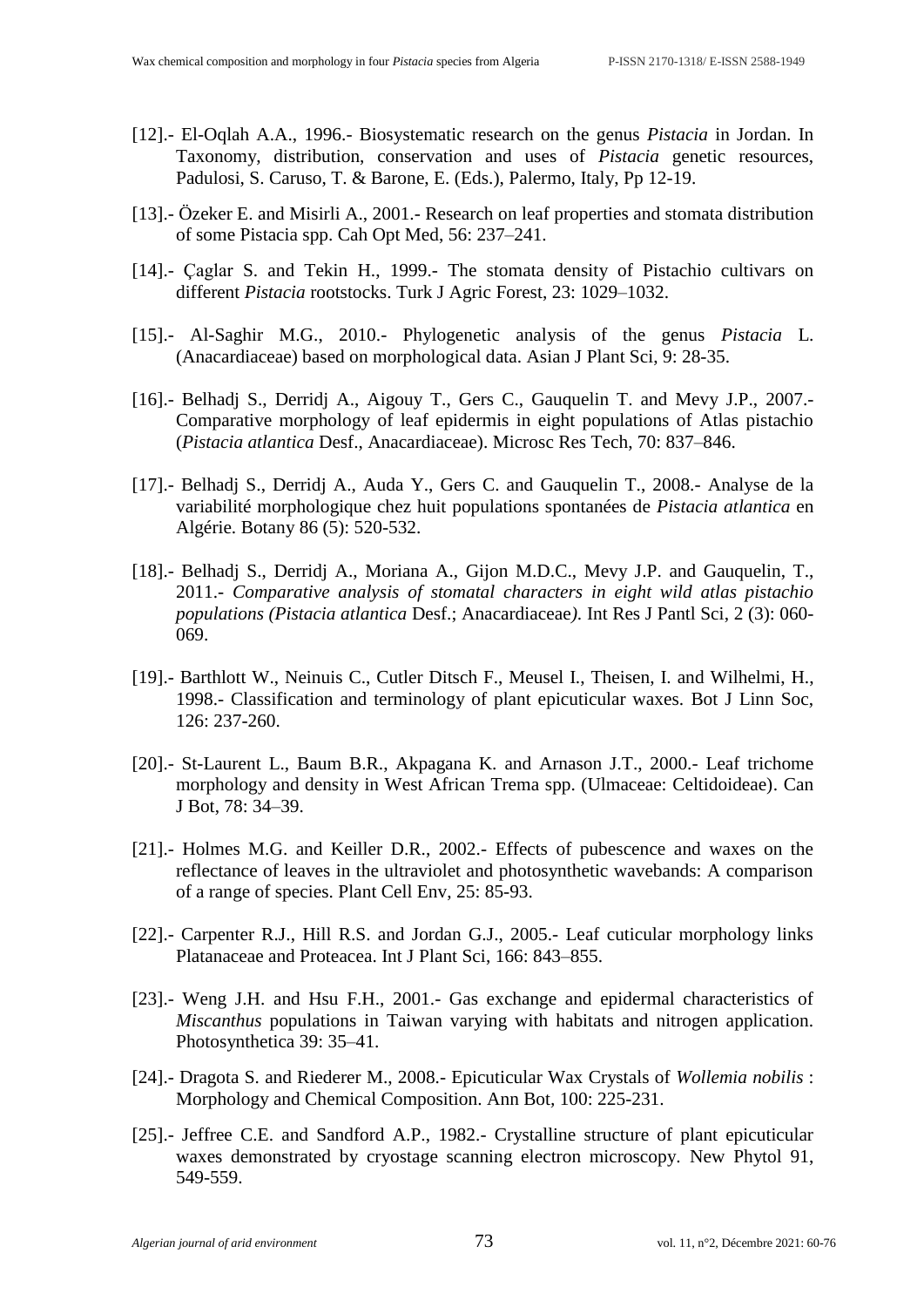- [26].- Saber M., Kashmiri M.A., Mohy-ud-din A., Ahmed M. and Khanum R., 2010.- Epicuticular wax of *Tamarix aphylla* L. J Chem Soc Pak*,* 32(5): 662-667.
- [27].- Kafkas S., Kafkas E. and Perl-Treves R., 2002.- Morphological diversity and a germaplasm survey of three wild *Pistacia* species in Turkey. Gen Res Cro Evol 49: 261-270.
- [28].- Zohary M., 1952.- A monographical study of the genus *Pistacia*. Palestine J Bot*,* 5 (4): 187-228.
- [29].- Rotondi A., Rossi F., Asunis C. and Cesaraccio C., 2003.- Leaf xeromorphic adaptations of some plants of a coastal Mediterranean macchia ecosystem. J Med Ecol, 4 (3-4): 25-35.
- [30].- Metcalfe C.R. and Chalk L., 1950.- Anatomy of the dicotyledons: leaves, stem, and wood in relation to taxonomy. Oxford: Clarendon Press.
- [31].- Duru M.E., Cakir A., Kordali S., Zengin H., Harmandar M., Izumid S. and Hirata T., 2003.- Chemical composition and antifungal properties of essential oils of three *Pistacia* species. Fitoterapia*,* 74: 170-176.
- [32].- Klaas Jan V. D. B., Jerre V. D. H., Jaap J. B. and Olof O. S., 1998.- Cis-l,4-poly-bmyrcene; the structure of the polymeric fraction of mastic resin (Pistacia lentiscus L.) elucidated. Tetrahedron Lett, 39: 2645-2648.
- [33].- Castola V., Bighelli A. and Casanova J., 2000.- Intraspecifc chemical variability of the essential oil of Pistacia lentiscus L. from Corsica. Biochem Syst Ecol, 28: 79–88.
- [34].- [Baker](http://www.cabdirect.org/search.html?q=au%3A%22Baker%2C+E.+A.%22) E.A. and [Procopiou](http://www.cabdirect.org/search.html?q=au%3A%22Procopiou%2C+J.%22) J., 2000.- The leaf and fruit cuticles of selected drought tolerant plants. International Symposium on growth and development of fruit crops. ISHS Acta Hort, 527: 85-93.
- [35].- Galmés J. Flexas, J. and Savé R., 2007.- Water relations and stomatal characteristics of Mediterranean plants with different growth forms and leaf habits: responses to water stress and recovery. Plant Soil, 290: 139-155.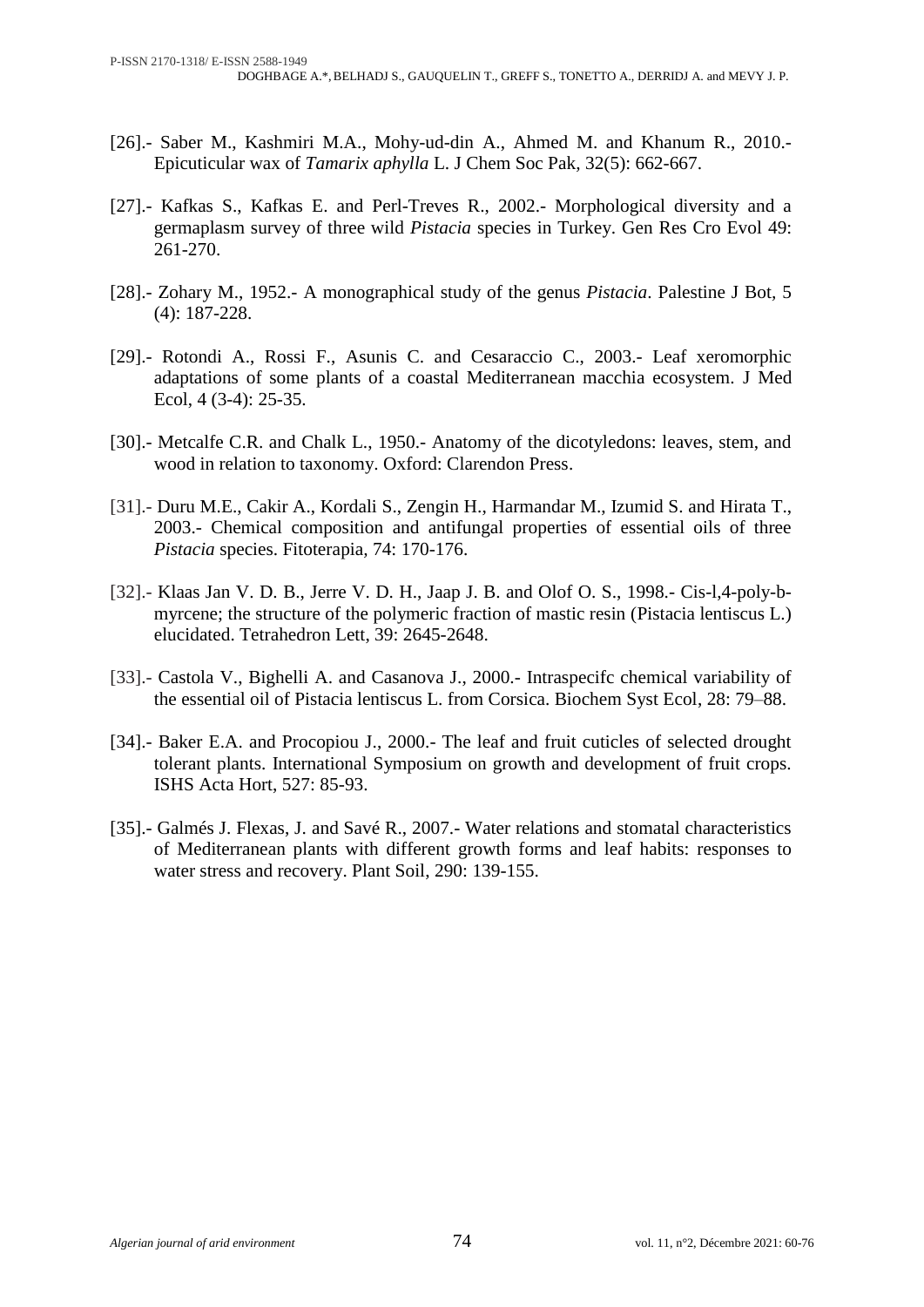| Compound                    | M.W.  | RI   | P. vera                  | P. atlantica             | P. terebinthus           | P. lentiscus             | Mean                  |
|-----------------------------|-------|------|--------------------------|--------------------------|--------------------------|--------------------------|-----------------------|
| <b>Phenols</b>              |       |      | $39.28a \pm 8.96$        | $0.25b + 0.25$           | $8.80ab \pm 8.40$        | $\overline{\phantom{m}}$ | $14.13 \pm 16.43$ *** |
| -Alkyl phenols              |       |      | $23,31a+5.33$            | $0,25ab \pm 0.25$        | $8,33ab \pm 7.94$        | $-$                      | $8.75 \pm 10.27$ ***  |
| Phenol, 3-undecyl-          | 248.4 | 2098 | $0.14 \pm 0.09$          | $\overline{\phantom{m}}$ | $-$                      | $-$                      | $0.05 \pm 0.17$ NS    |
| Phenol, 3-tridecyl-         | 276.5 | 2294 | $19.64a \pm 4.63$        | $0.25b + 0.25$           | $1.20ab \pm 0.83$        | $-$                      | $6.71 \pm 8.2$ ***    |
| Phenol, 3-pentadecyl-       | 304.5 | 2502 | $2.88 \pm 0.82$          | --                       | $7.13 \pm 7.13$          | $\qquad \qquad -$        | $1.75 \pm 3.9$ NS     |
| Phenol, 3-heptadecyl-       | 332.6 | 2709 | $0.64 \pm 0.28$          | $- -$                    |                          | $-$                      | $0.21 \pm 0.49*$      |
| -Alkenyl phenols            |       |      | $15,98a \pm 4.87$        | $-\,-$                   | $0,47ab \pm 0.47$        | --                       | $5.38 \pm 8.62**$     |
| Phenol, 3-(x-tridecenyl)-   | 274.4 | 2266 | $6.02 \pm 2.27$          | $\overline{\phantom{m}}$ | --                       | $-$                      | $2.0 \pm 4.02*$       |
| Phenol, 3-(x-pentadecenyl)- | 302.5 | 2479 | $0.83a \pm 0.31$         | $-$                      | $0.47ab \pm 0.47$        |                          | $0.33 \pm 0.59*$      |
| Phenol, 3-(x-heptadecenyl)- | 330.6 | 2687 | $9.12 \pm 2.92$          |                          |                          | $-$                      | $3.04 \pm 5.17**$     |
| <b>Aliphatics</b>           |       |      | $17.71b \pm 6.44$        | $70.43a \pm 4.55$        | $64.27ab \pm 6.47$       | $70.00a \pm 8.32$        | $52.03 \pm 19.60$ *** |
| -Alcanes                    |       |      | $17,19b \pm 6.54$        | $51,13ab \pm 5.21$       | $18,03ab \pm 3.38$       | $66,11a \pm 9.72$        | $41.13 \pm 21.62$ *** |
| Docosane                    | 310.6 | 2201 | <b>Tr</b>                | $1.20 \pm 0.85$          | $-$                      | <b>Tr</b>                | $0.31 \pm 0.99$ NS    |
| Tricosane                   | 321.6 | 2296 | $6.86 \pm 6.86$          | <b>Tr</b>                | $\overline{\phantom{m}}$ |                          | $2.30 \pm 12.1$ NS    |
| Tetracosane                 | 338.7 | 2398 | $0.23 \pm 0.14$          | $0.67 \pm 0.42$          | $0,17\pm0.17$            | $0.10 \pm 0.10$          | $0.28 \pm 0.58$ NS    |
| Pentacosane                 | 352.7 | 2502 | $1.88 \pm 1.73$          | $3.05 \pm 1.04$          | $3,87 \pm 2.02$          | $0.52 \pm 0.28$          | $1.91 \pm 3.48$ NS    |
| Hexacosane                  | 366.7 | 2602 | $0.49 \pm 0.24$          | $1.07 \pm 0.48$          | $1,10\pm0.78$            | $0.30 \pm 0.22$          | $0.62 \pm 0.89$ NS    |
| Heptacosane                 | 380.7 | 2701 | $4.62ab \pm 1.72$        | $11.3a \pm 0.75$         | $8,27ab \pm 1.05$        | 1.79 <sub>b±</sub> 0.64  | 5.56±3.40***          |
| Octacosane                  | 394.8 | 2801 | $0.72b \pm 0.29$         | $2.60a \pm 0.45$         | $0,83ab \pm 0.69$        | $0.64b+0.34$             | $1.13 \pm 1.01**$     |
| Nonacosane                  | 408.8 | 2899 | $2.06b \pm 0.67$         | $25.58a \pm 4.23$        | $3,87b+1.37$             | $8.12b \pm 0.69$         | $9.51 \pm 5.17$ ***   |
| Triacontane                 | 436.6 | 3000 | <b>Tr</b>                | $0.62b+0.45$             | $- -$                    | $3.89a \pm 1.02$         | $1.45 \pm 1.87*$      |
| Hentriacontane              | 436.6 | 3097 | $0.20b \pm 0.12$         | $4.35b \pm 0.77$         | $- -$                    | $45.33a \pm 6.59$        | $16.14 \pm 11.69$ *** |
| Dotriacontane               | 450.9 | 3201 |                          | $0.55ab \pm 0.55$        | $\overline{\phantom{m}}$ | $2.91a \pm 0.77$         | $1.09 \pm 1.49**$     |
| Tritriacontane              | 464.9 | 3301 | $\overline{\phantom{m}}$ | $0.15b \pm 0.15$         | $-$                      | $2.45a \pm 0.68$         | $0.85 \pm 1.22*$      |
| -Aldehydes                  |       |      | $0,53b+0.40$             | $5,68b \pm 1.49$         | $41,03a \pm 10.32$       | $3,63b+2.28$             | $7.21 \pm 6.88$ ***   |
| Docosanal                   | 324.6 | 2429 | $-\,-$                   | --                       | $0.43 \pm 0.43$          | --                       | $0.05 \pm 0.22*$      |
| Tricosanal                  | 338.6 | 2532 | $\overline{\phantom{a}}$ |                          | $1.00 \pm 0.58$          | $-$                      | $0.11 \pm 0.29$ ***   |
| Tetracosanal                | 352.6 | 2634 | 0.14 <sub>b±</sub> 0.14  | $0.23b \pm 0.23$         | $6.17a \pm 3.08$         | $-$                      | $0.78 \pm 1.62$ ***   |
| Pentacosanal                | 366.7 | 2736 |                          |                          | $1.57 \pm 0.92$          | $-$                      | $0.17 \pm 0.47$ ***   |
| Hexacosanal                 | 380.7 | 2839 | $-\,-$                   | 1.28 <sub>b±</sub> 0.43  | $9.47a \pm 2.94$         |                          | $1.34 \pm 1.58$ ***   |
| Heptacosanal                | 394.7 | 2940 | $0.39b \pm 0.39$         | $\overline{\phantom{m}}$ | $2.63a \pm 0.59$         | $-$                      | $0.42 \pm 0.75***$    |

**Table II**.- Wax composition in leaves of different species of the genus *Pistacia.*